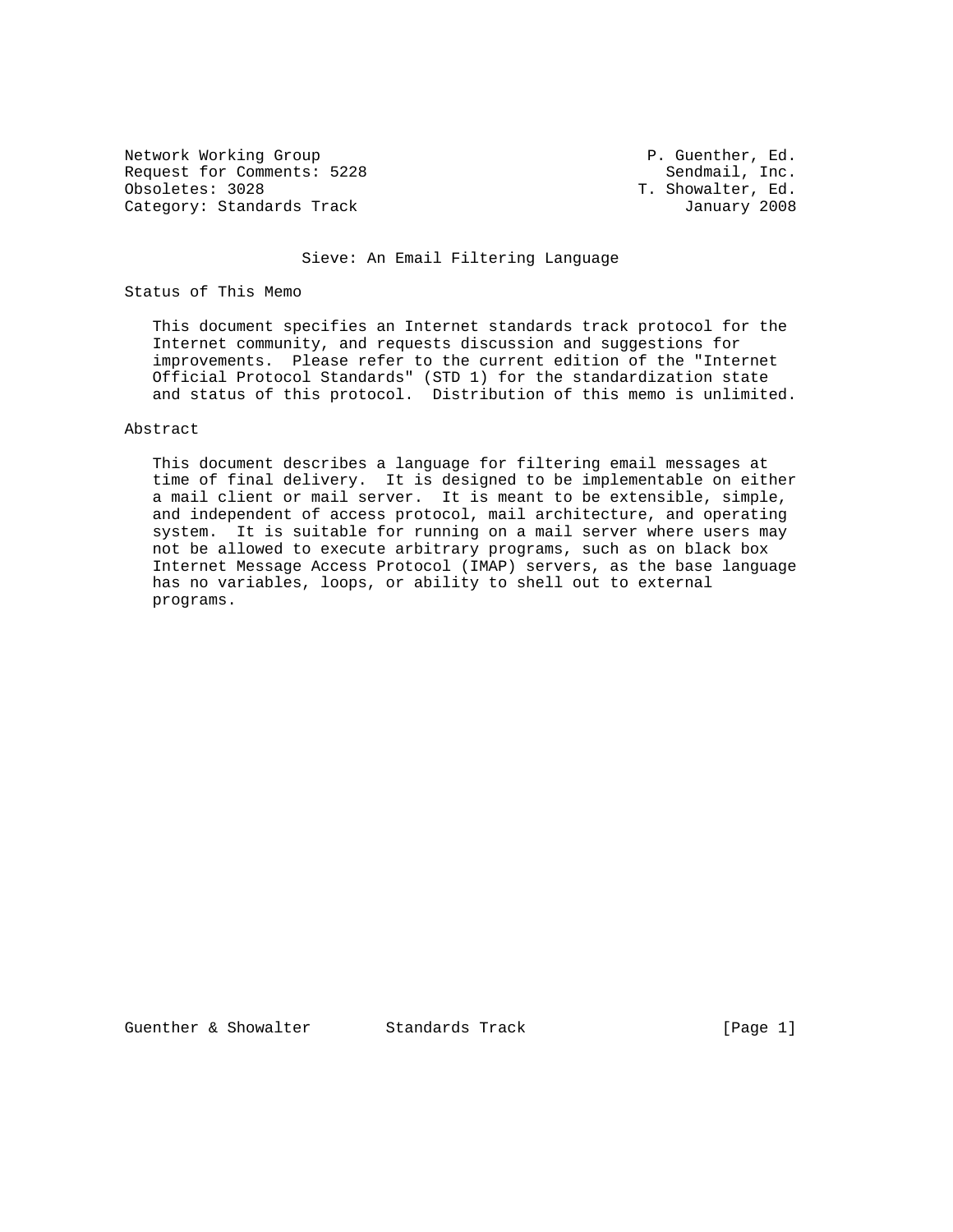# Table of Contents

|  | 1.1. Conventions Used in This Document 4    |
|--|---------------------------------------------|
|  |                                             |
|  |                                             |
|  |                                             |
|  |                                             |
|  |                                             |
|  |                                             |
|  |                                             |
|  |                                             |
|  |                                             |
|  |                                             |
|  |                                             |
|  | 2.4.2.4. Encoding Characters Using          |
|  | "encoded-character" 10                      |
|  |                                             |
|  |                                             |
|  |                                             |
|  | 2.6.1. Positional Arguments 12              |
|  |                                             |
|  |                                             |
|  | 2.6.4. Types of Arguments 13                |
|  |                                             |
|  |                                             |
|  | 2.7.2. Comparisons across Character Sets 15 |
|  |                                             |
|  | 2.7.4. Comparisons against Addresses 16     |
|  |                                             |
|  |                                             |
|  |                                             |
|  | 2.10.1. Action Interaction 18               |
|  | 2.10.2.                                     |
|  | 2.10.3. Message Uniqueness in a Mailbox 19  |
|  | 2.10.4. Limits on Numbers of Actions 19     |
|  | 2.10.5. Extensions and Optional Features 19 |
|  |                                             |
|  |                                             |
|  |                                             |
|  |                                             |
|  |                                             |
|  |                                             |
|  |                                             |
|  |                                             |
|  |                                             |
|  |                                             |
|  |                                             |
|  |                                             |
|  |                                             |

Guenther & Showalter Standards Track (Page 2)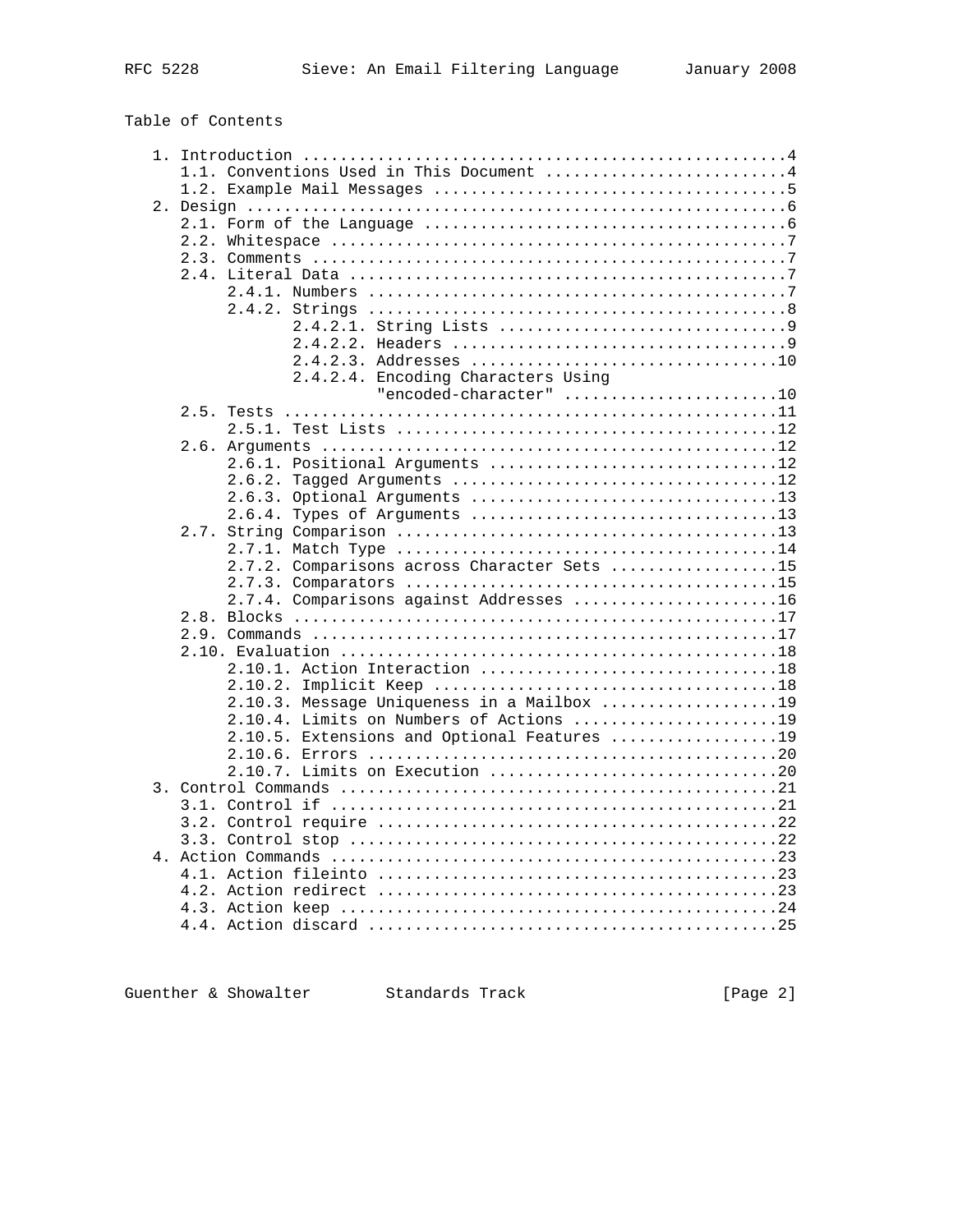|     | 5.1.                                                    |
|-----|---------------------------------------------------------|
|     | 5.2.                                                    |
|     | 5.3.                                                    |
|     | 5.4.                                                    |
|     | 55                                                      |
|     | 5.6.                                                    |
|     | 57                                                      |
|     | 5.8.                                                    |
|     | 59                                                      |
|     |                                                         |
|     |                                                         |
|     |                                                         |
|     |                                                         |
|     | 6.2.1. Template for Capability Registrations 32         |
|     | 6.2.2. Handling of Existing Capability Registrations 32 |
|     | 6.2.3. Initial Capability Registrations 32              |
|     |                                                         |
|     |                                                         |
|     |                                                         |
|     |                                                         |
|     |                                                         |
|     |                                                         |
| 9.  |                                                         |
|     |                                                         |
| 11. |                                                         |
| 12. |                                                         |
| 13  |                                                         |
|     |                                                         |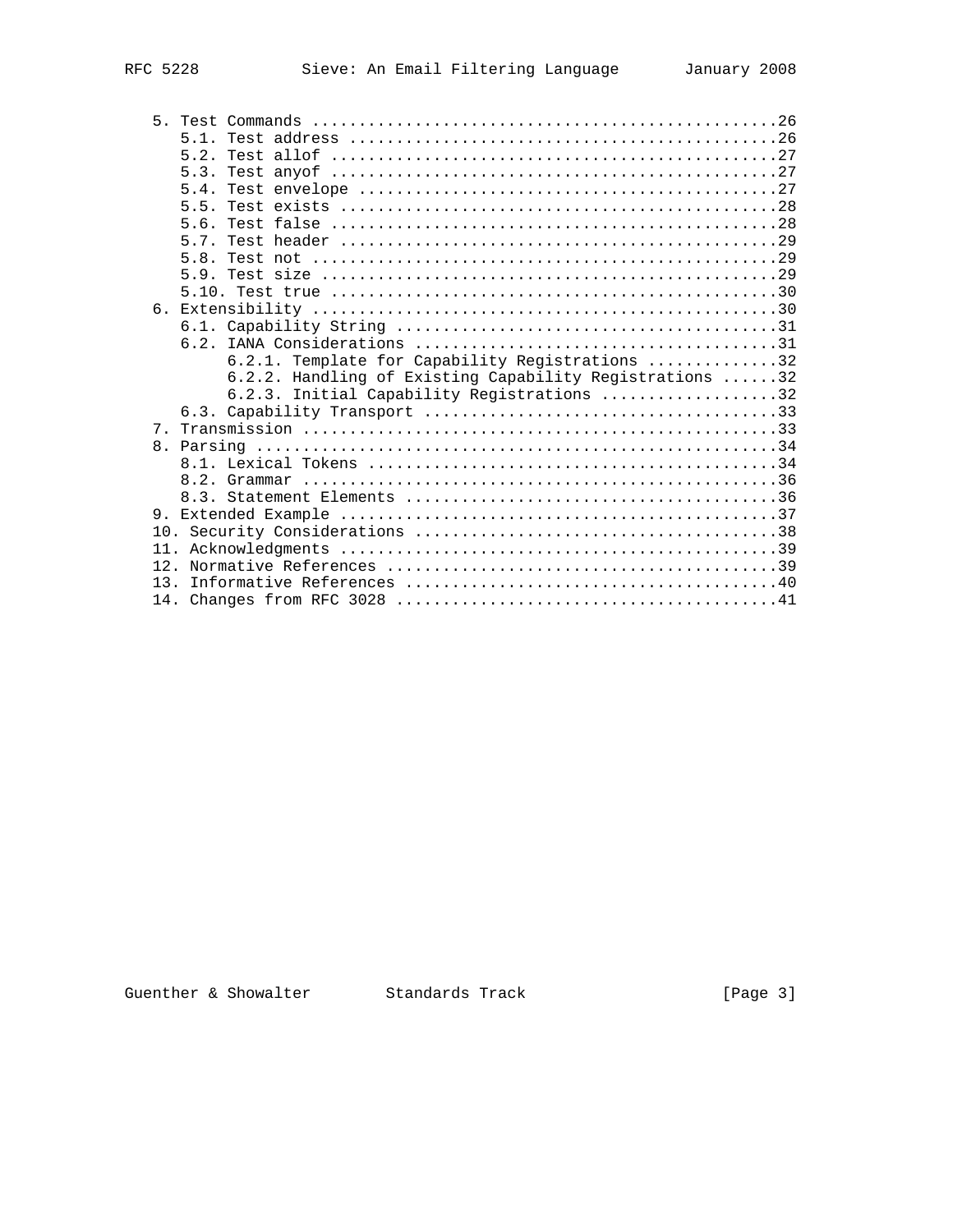# 1. Introduction

 This memo documents a language that can be used to create filters for electronic mail. It is not tied to any particular operating system or mail architecture. It requires the use of [IMAIL]-compliant messages, but should otherwise generalize to many systems.

 The language is powerful enough to be useful but limited in order to allow for a safe server-side filtering system. The intention is to make it impossible for users to do anything more complex (and dangerous) than write simple mail filters, along with facilitating the use of graphical user interfaces (GUIs) for filter creation and manipulation. The base language was not designed to be Turing complete: it does not have a loop control structure or functions.

 Scripts written in Sieve are executed during final delivery, when the message is moved to the user-accessible mailbox. In systems where the Mail Transfer Agent (MTA) does final delivery, such as traditional Unix mail, it is reasonable to filter when the MTA deposits mail into the user's mailbox.

There are a number of reasons to use a filtering system. Mail traffic for most users has been increasing due to increased usage of email, the emergence of unsolicited email as a form of advertising, and increased usage of mailing lists.

 Experience at Carnegie Mellon has shown that if a filtering system is made available to users, many will make use of it in order to file messages from specific users or mailing lists. However, many others did not make use of the Andrew system's FLAMES filtering language [FLAMES] due to difficulty in setting it up.

 Because of the expectation that users will make use of filtering if it is offered and easy to use, this language has been made simple enough to allow many users to make use of it, but rich enough that it can be used productively. However, it is expected that GUI-based editors will be the preferred way of editing filters for a large number of users.

1.1. Conventions Used in This Document

 In the sections of this document that discuss the requirements of various keywords and operators, the following conventions have been adopted.

 The key words "MUST", "MUST NOT", "REQUIRED", "SHALL", "SHALL NOT", "SHOULD", "SHOULD NOT", "RECOMMENDED", "MAY", and "OPTIONAL" in this document are to be interpreted as described in [KEYWORDS].

Guenther & Showalter Standards Track (Page 4)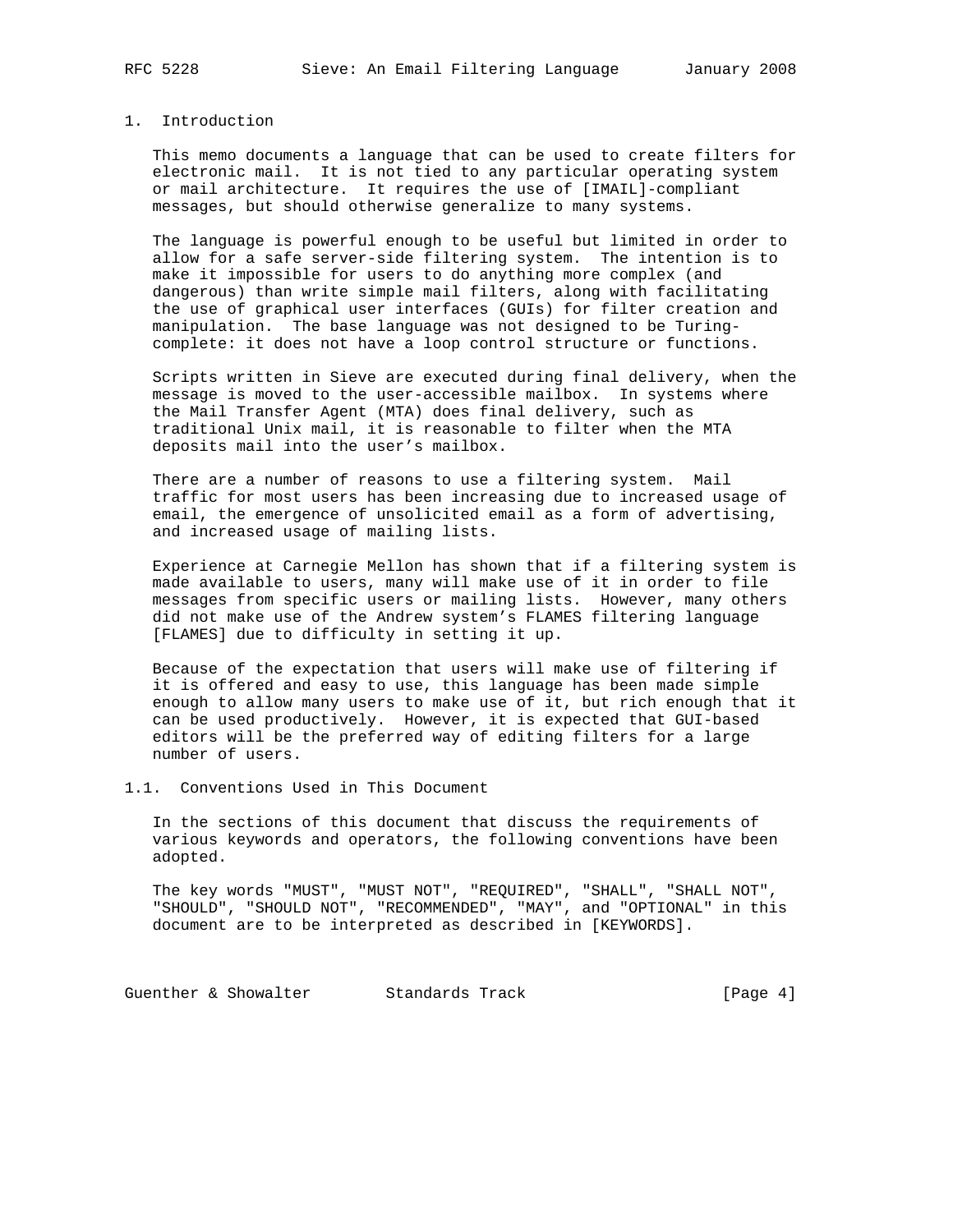Each section on a command (test, action, or control) has a line labeled "Usage:". This line describes the usage of the command, including its name and its arguments. Required arguments are listed inside angle brackets ("<" and ">"). Optional arguments are listed inside square brackets ("[" and "]"). Each argument is followed by its type, so "<key: string>" represents an argument called "key" that is a string. Literal strings are represented with double-quoted strings. Alternatives are separated with slashes, and parentheses are used for grouping, similar to [ABNF].

 In the "Usage:" line, there are three special pieces of syntax that are frequently repeated, MATCH-TYPE, COMPARATOR, and ADDRESS-PART. These are discussed in sections 2.7.1, 2.7.3, and 2.7.4, respectively.

 The formal grammar for these commands is defined in section 8 and is the authoritative reference on how to construct commands, but the formal grammar does not specify the order, semantics, number or types of arguments to commands, or the legal command names. The intent is to allow for extension without changing the grammar.

1.2. Example Mail Messages

 The following mail messages will be used throughout this document in examples.

 Message A ----------------------------------------------------------- Date: Tue, 1 Apr 1997 09:06:31 -0800 (PST) From: coyote@desert.example.org To: roadrunner@acme.example.com Subject: I have a present for you

 Look, I'm sorry about the whole anvil thing, and I really didn't mean to try and drop it on you from the top of the cliff. I want to try to make it up to you. I've got some great birdseed over here at my place--top of the line stuff--and if you come by, I'll have it all wrapped up for you. I'm really sorry for all the problems I've caused for you over the years, but I know we can work this out. -- Wile E. Coyote "Super Genius" coyote@desert.example.org

-----------------------------------------------------------

Guenther & Showalter Standards Track [Page 5]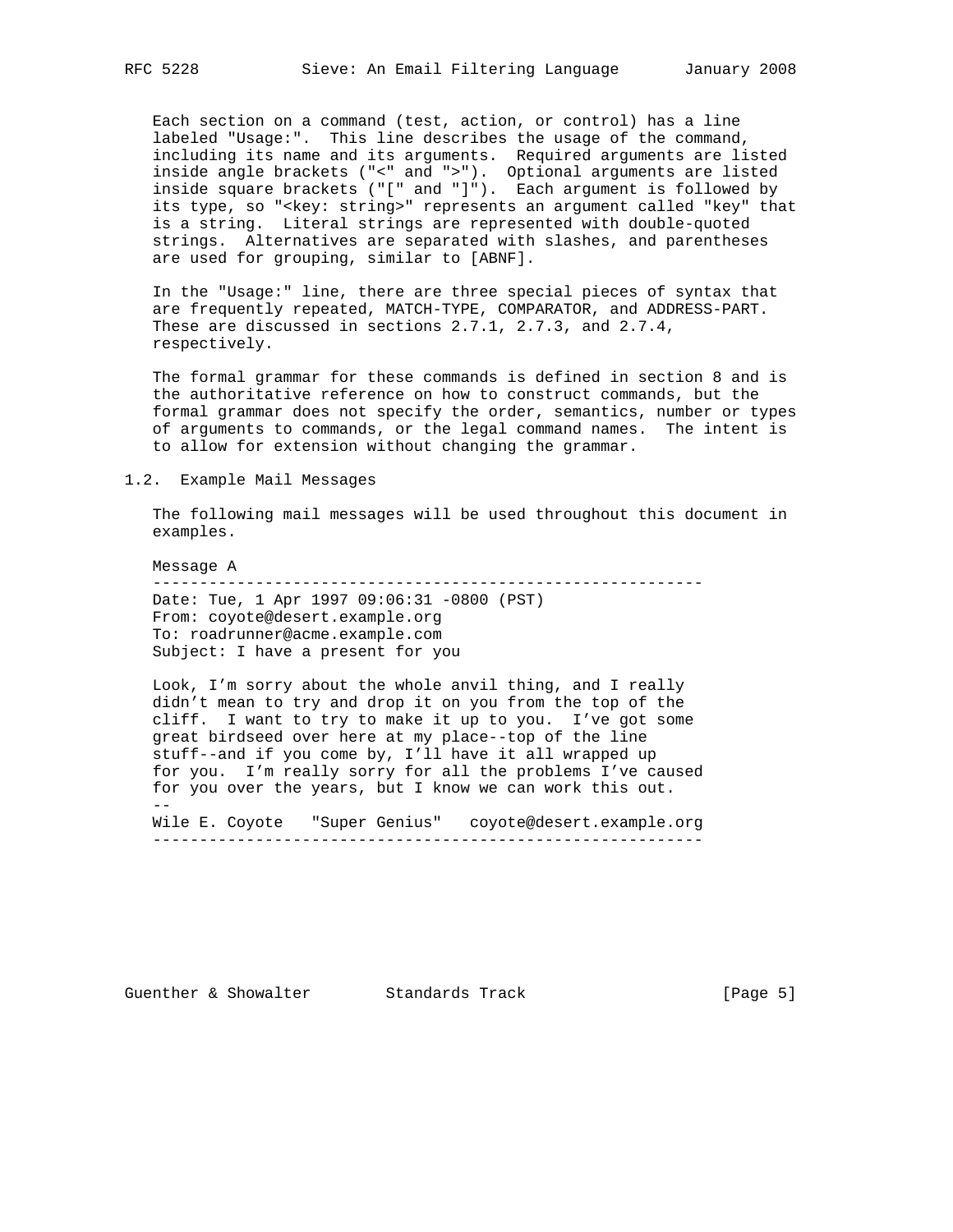#### Message B

 ----------------------------------------------------------- From: youcouldberich!@reply-by-postal-mail.invalid Sender: b1ff@de.res.example.com To: rube@landru.example.com Date: Mon, 31 Mar 1997 18:26:10 -0800 Subject: \$\$\$ YOU, TOO, CAN BE A MILLIONAIRE! \$\$\$

 YOU MAY HAVE ALREADY WON TEN MILLION DOLLARS, BUT I DOUBT IT! SO JUST POST THIS TO SIX HUNDRED NEWSGROUPS! IT WILL GUARANTEE THAT YOU GET AT LEAST FIVE RESPONSES WITH MONEY! MONEY! MONEY! COLD HARD CASH! YOU WILL RECEIVE OVER \$20,000 IN LESS THAN TWO MONTHS! AND IT'S LEGAL!!!!!!!!!! !!!!!!!!!!!!!!!!!!111111111!!!!!!!11111111111!!1 JUST SEND \$5 IN SMALL, UNMARKED BILLS TO THE ADDRESSES BELOW! -----------------------------------------------------------

## 2. Design

2.1. Form of the Language

 The language consists of a set of commands. Each command consists of a set of tokens delimited by whitespace. The command identifier is the first token and it is followed by zero or more argument tokens. Arguments may be literal data, tags, blocks of commands, or test commands.

 With the exceptions of strings and comments, the language is limited to US-ASCII characters. Strings and comments may contain octets outside the US-ASCII range. Specifically, they will normally be in UTF-8, as specified in [UTF-8]. NUL (US-ASCII 0) is never permitted in scripts, while CR and LF can only appear as the CRLF line ending.

 Note: While this specification permits arbitrary octets to appear in Sieve scripts inside strings and comments, this has made it difficult to robustly handle Sieve scripts in programs that are sensitive to the encodings used. The "encoded-character" capability (section 2.4.2.4) provides an alternative means of representing such octets in strings using just US-ASCII characters. As such, the use of non-UTF-8 text in scripts should be considered a deprecated feature that may be abandoned.

Tokens other than strings are considered case-insensitive.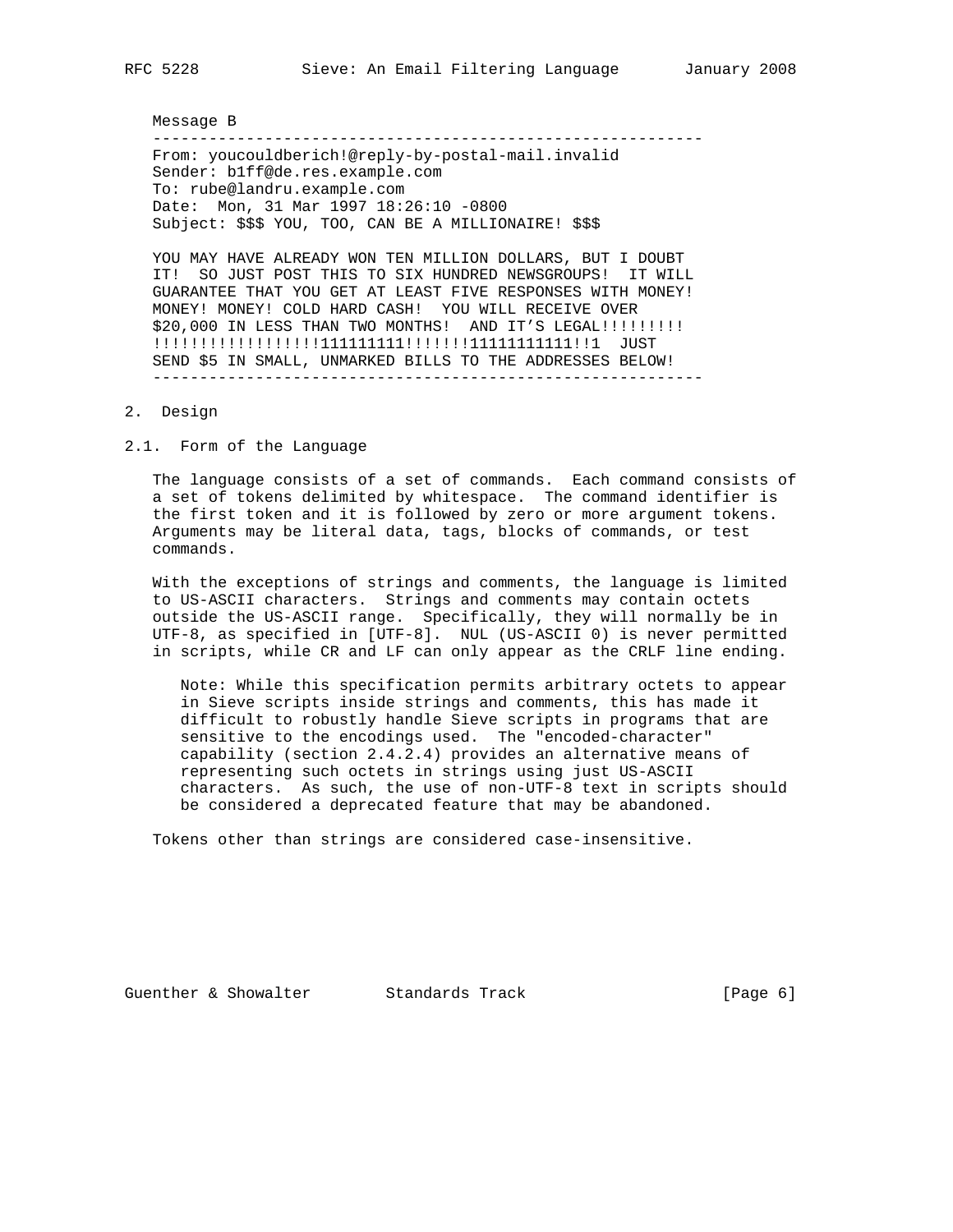## 2.2. Whitespace

 Whitespace is used to separate tokens. Whitespace is made up of tabs, newlines (CRLF, never just CR or LF), and the space character. The amount of whitespace used is not significant.

```
2.3. Comments
```
 Two types of comments are offered. Comments are semantically equivalent to whitespace and can be used anyplace that whitespace is (with one exception in multi-line strings, as described in the grammar).

 Hash comments begin with a "#" character that is not contained within a string and continue until the next CRLF.

Example: if size : over 100k  $\{$  # this is a comment discard; }

 Bracketed comments begin with the token "/\*" and end with "\*/" outside of a string. Bracketed comments may span multiple lines. Bracketed comments do not nest.

Example: if size : over  $100K$  {  $/*$  this is a comment this is still a comment \*/ discard /\* this is a comment  $\begin{matrix} \ast / & ; \\ \end{matrix}$ }

2.4. Literal Data

 Literal data means data that is not executed, merely evaluated "as is", to be used as arguments to commands. Literal data is limited to numbers, strings, and string lists.

2.4.1. Numbers

 Numbers are given as ordinary decimal numbers. As a shorthand for expressing larger values, such as message sizes, a suffix of "K", "M", or "G" MAY be appended to indicate a multiple of a power of two. To be comparable with the power-of-two-based versions of SI units that computers frequently use, "K" specifies kibi-, or 1,024 (2^10) times the value of the number; "M" specifies mebi-, or 1,048,576 (2^20) times the value of the number; and "G" specifies gibi-, or 1,073,741,824 (2^30) times the value of the number [BINARY-SI].

Guenther & Showalter Standards Track [Page 7]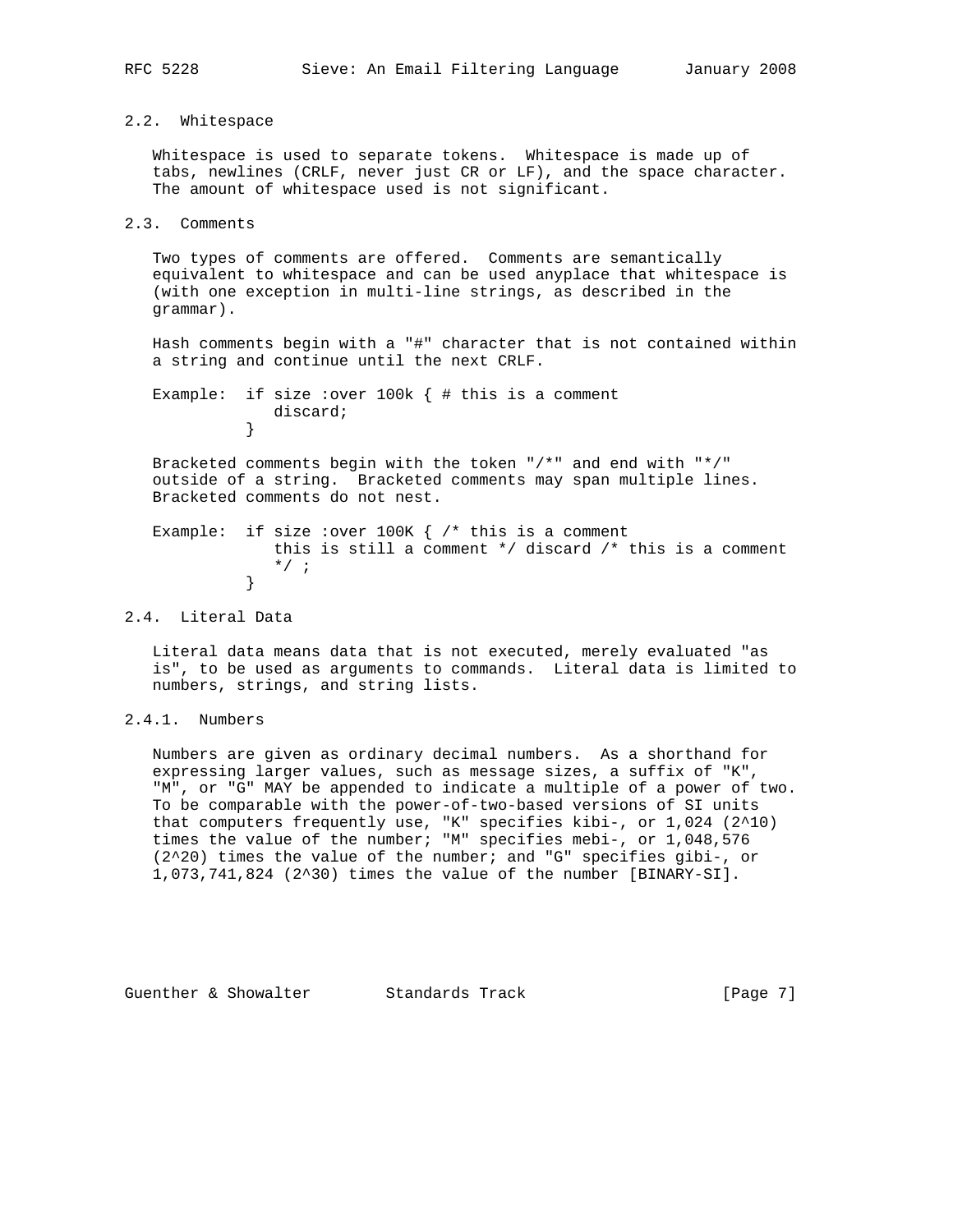Implementations MUST support integer values in the inclusive range zero to  $2,147,483,647$  ( $2^31 - 1$ ), but MAY support larger values.

Only non-negative integers are permitted by this specification.

## 2.4.2. Strings

 Scripts involve large numbers of string values as they are used for pattern matching, addresses, textual bodies, etc. Typically, short quoted strings suffice for most uses, but a more convenient form is provided for longer strings such as bodies of messages.

 A quoted string starts and ends with a single double quote (the <"> character, US-ASCII 34). A backslash ("\", US-ASCII 92) inside of a quoted string is followed by either another backslash or a double quote. These two-character sequences represent a single backslash or double quote within the value, respectively.

Scripts SHOULD NOT escape other characters with a backslash.

 An undefined escape sequence (such as "\a" in a context where "a" has no special meaning) is interpreted as if there were no backslash (in this case, " $\a$ " is just "a"), though that may be changed by extensions.

 Non-printing characters such as tabs, CRLF, and control characters are permitted in quoted strings. Quoted strings MAY span multiple lines. An unencoded NUL (US-ASCII 0) is not allowed in strings; see section 2.4.2.4 for how it can be encoded.

 As message header data is converted to [UTF-8] for comparison (see section 2.7.2), most string values will use the UTF-8 encoding. However, implementations MUST accept all strings that match the grammar in section 8. The ability to use non-UTF-8 encoded strings matches existing practice and has proven to be useful both in tests for invalid data and in arguments containing raw MIME parts for extension actions that generate outgoing messages.

 For entering larger amounts of text, such as an email message, a multi-line form is allowed. It starts with the keyword "text:", followed by a CRLF, and ends with the sequence of a CRLF, a single period, and another CRLF. The CRLF before the final period is considered part of the value. In order to allow the message to contain lines with a single dot, lines are dot-stuffed. That is, when composing a message body, an extra '.' is added before each line that begins with a '.'. When the server interprets the script, these extra dots are removed. Note that a line that begins with a dot followed by a non-dot character is not interpreted as dot-stuffed;

Guenther & Showalter Standards Track [Page 8]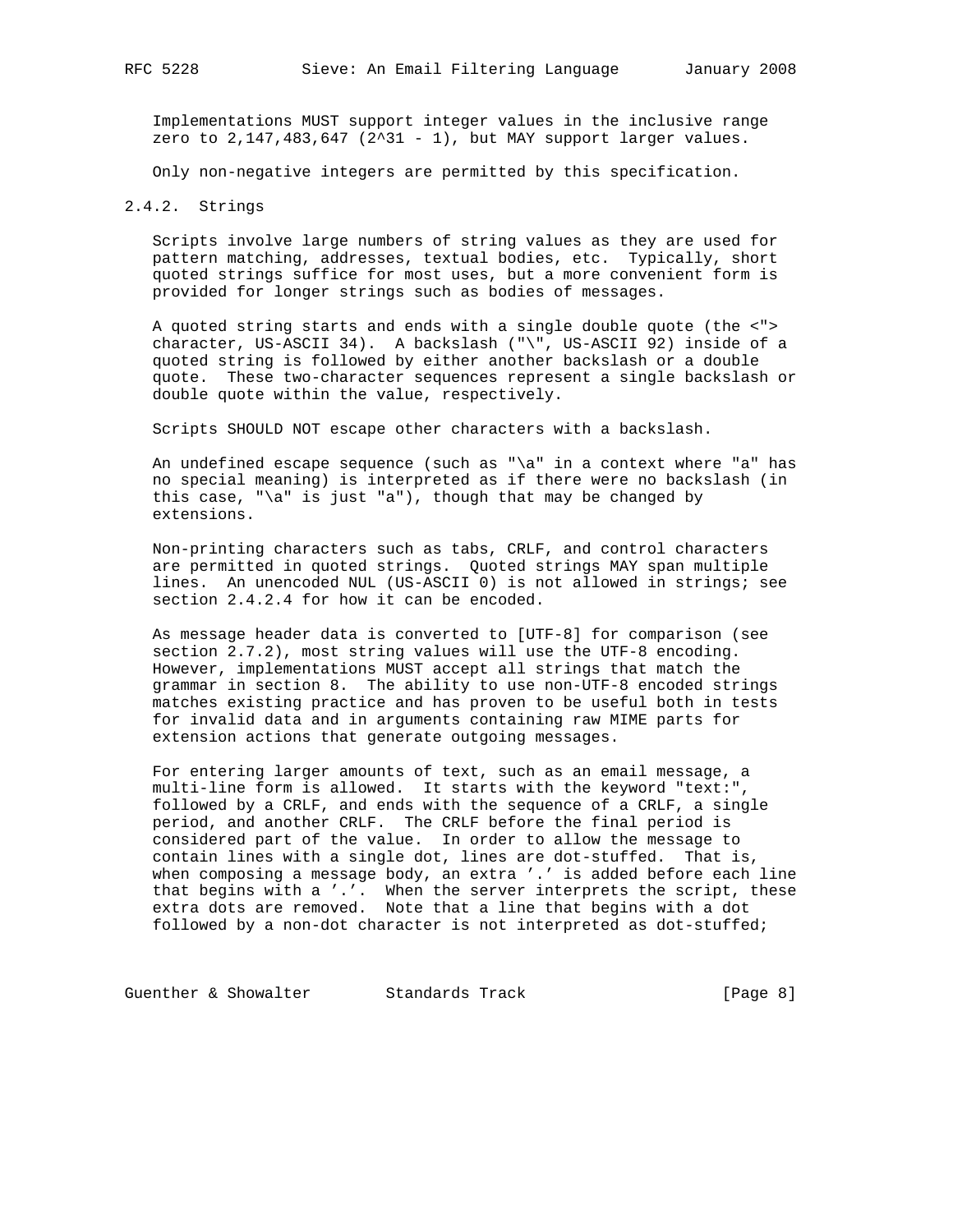that is, ".foo" is interpreted as ".foo". However, because this is potentially ambiguous, scripts SHOULD be properly dot-stuffed so such lines do not appear.

 Note that a hashed comment or whitespace may occur in between the "text:" and the CRLF, but not within the string itself. Bracketed comments are not allowed here.

## 2.4.2.1. String Lists

 When matching patterns, it is frequently convenient to match against groups of strings instead of single strings. For this reason, a list of strings is allowed in many tests, implying that if the test is true using any one of the strings, then the test is true.

 For instance, the test 'header :contains ["To", "Cc"] ["me@example.com", "me00@landru.example.com"]' is true if either a To header or Cc header of the input message contains either of the email addresses "me@example.com" or "me00@landru.example.com".

 Conversely, in any case where a list of strings is appropriate, a single string is allowed without being a member of a list: it is equivalent to a list with a single member. This means that the test 'exists "To"' is equivalent to the test 'exists ["To"]'.

# 2.4.2.2. Headers

 Headers are a subset of strings. In the Internet Message Specification [IMAIL], each header line is allowed to have whitespace nearly anywhere in the line, including after the field name and before the subsequent colon. Extra spaces between the header name and the ":" in a header field are ignored.

 A header name never contains a colon. The "From" header refers to a line beginning "From:" (or "From :", etc.). No header will match the string "From:" due to the trailing colon.

 Similarly, no header will match a syntactically invalid header name. An implementation MUST NOT cause an error for syntactically invalid header names in tests.

 Header lines are unfolded as described in [IMAIL] section 2.2.3. Interpretation of header data SHOULD be done according to [MIME3] section 6.2 (see section 2.7.2 below for details).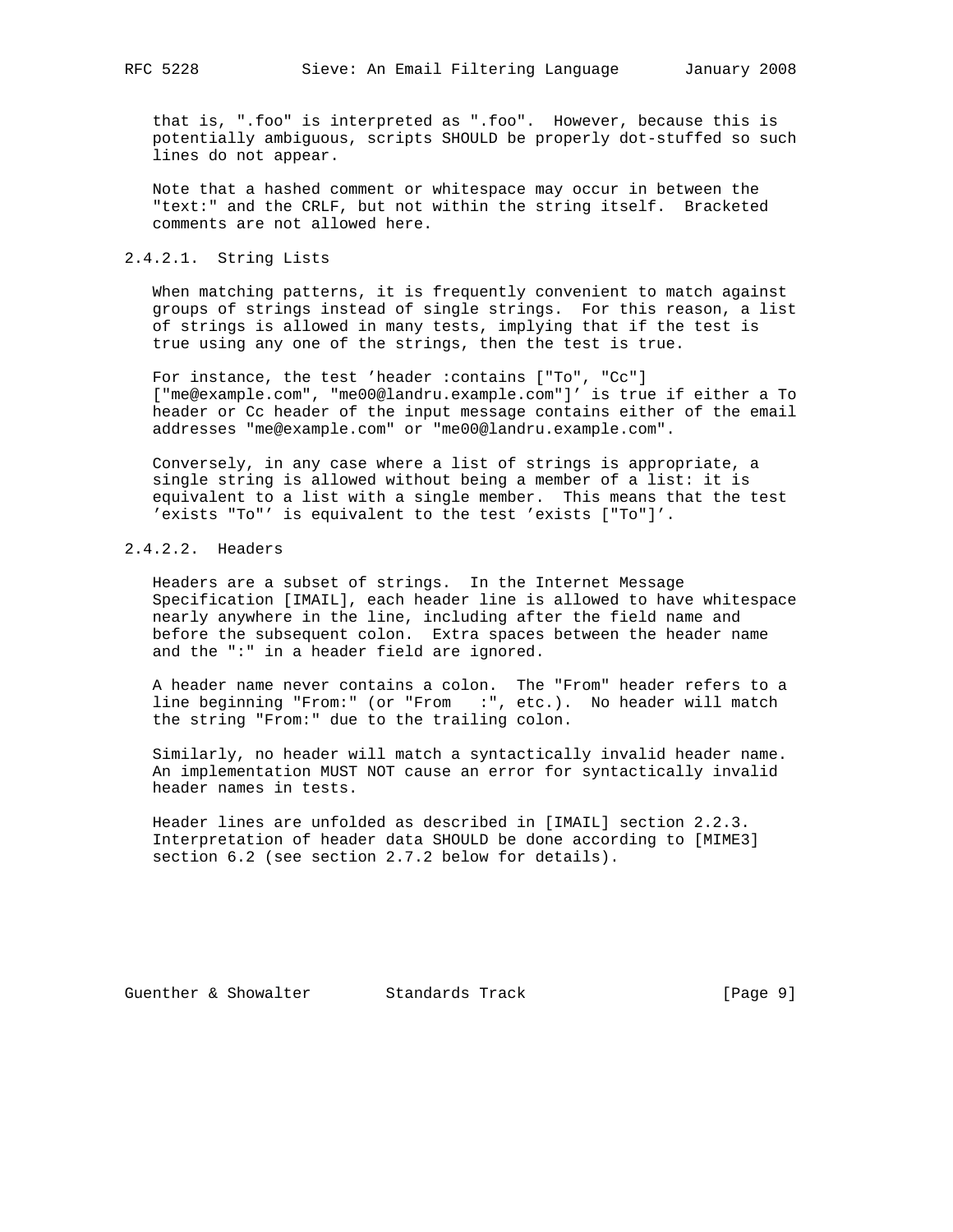# 2.4.2.3. Addresses

 A number of commands call for email addresses, which are also a subset of strings. When these addresses are used in outbound contexts, addresses must be compliant with [IMAIL], but are further constrained within this document. Using the symbols defined in [IMAIL], section 3, the syntax of an address is:

sieve-address = addr-spec <br> ; simple address / phrase "<" addr-spec ">" ; name & addr-spec

 That is, routes and group syntax are not permitted. If multiple addresses are required, use a string list. Named groups are not permitted.

 It is an error for a script to execute an action with a value for use as an outbound address that doesn't match the "sieve-address" syntax.

2.4.2.4. Encoding Characters Using "encoded-character"

 When the "encoded-character" extension is in effect, certain character sequences in strings are replaced by their decoded value. This happens after escape sequences are interpreted and dot unstuffing has been done. Implementations SHOULD support "encoded character".

 Arbitrary octets can be embedded in strings by using the syntax encoded-arb-octets. The sequence is replaced by the octets with the hexadecimal values given by each hex-pair.

 $blank$  = WSP / CRLF encoded-arb-octets =  $\sqrt{s}$ {hex:" hex-pair-seq "}" hex-pair-seq = \*blank hex-pair \*(1\*blank hex-pair) \*blank hex-pair = 1\*2HEXDIG

 Where WSP and HEXDIG non-terminals are defined in Appendix B.1 of [ABNF].

 It may be inconvenient or undesirable to enter Unicode characters verbatim, and for these cases the syntax encoded-unicode-char can be used. The sequence is replaced by the UTF-8 encoding of the specified Unicode characters, which are identified by the hexadecimal value of unicode-hex.

|                 | encoded-unicode-char = " $\frac{5}{2}$ {unicode:" unicode-hex-seq "}" |
|-----------------|-----------------------------------------------------------------------|
| unicode-hex-seg | = *blank unicode-hex                                                  |
|                 | *(1*blank unicode-hex) *blank                                         |
| unicode-hex     | $= 1*HEXD T G$                                                        |

Guenther & Showalter Standards Track [Page 10]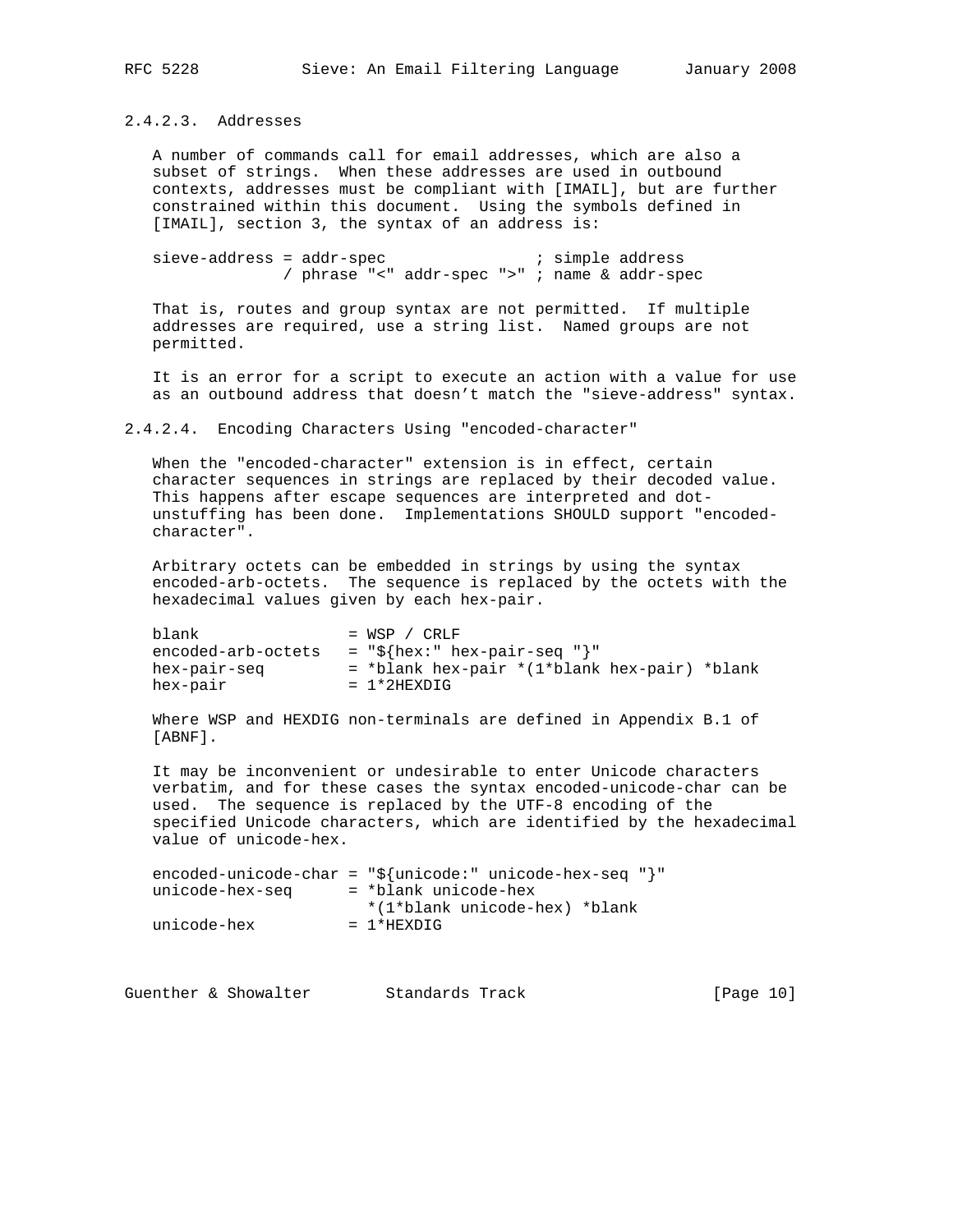It is an error for a script to use a hexadecimal value that isn't in either the range 0 to D7FF or the range E000 to 10FFFF. (The range D800 to DFFF is excluded as those character numbers are only used as part of the UTF-16 encoding form and are not applicable to the UTF-8 encoding that the syntax here represents.)

 Note: Implementations MUST NOT raise an error for an out-of-range Unicode value unless the sequence containing it is well-formed according to the grammar.

 The capability string for use with the require command is "encoded character".

 In the following script, message B is discarded, since the specified test string is equivalent to "\$\$\$".

 Example: require "encoded-character"; if header :contains "Subject" "\$\${hex:24 24}" { discard;<br>} }

 The following examples demonstrate valid and invalid encodings and how they are handled:

```
 "$${hex:40}" -> "$@"
 "${hex: 40 }" -> "@"
 "${HEX: 40}" -> "@"
 "${hex:40" -> "${hex:40"
 "${hex:400}" -> "${hex:400}"
 "${hex:4${hex:30}}" -> "${hex:40}"
 "${unicode:40}" -> "@"
 "${ unicode:40}" -> "${ unicode:40}"
 "${UNICODE:40}" -> "@"
 "${UnICoDE:0000040}" -> "@"
 "${Unicode:40}" -> "@"
 "${Unicode:Cool}" -> "${Unicode:Cool}"
    "${unicode:200000}" -> error
   "\s{Unicode:DF01} -> error
```
# 2.5. Tests

 Tests are given as arguments to commands in order to control their actions. In this document, tests are given to if/elsif to decide which block of code is run.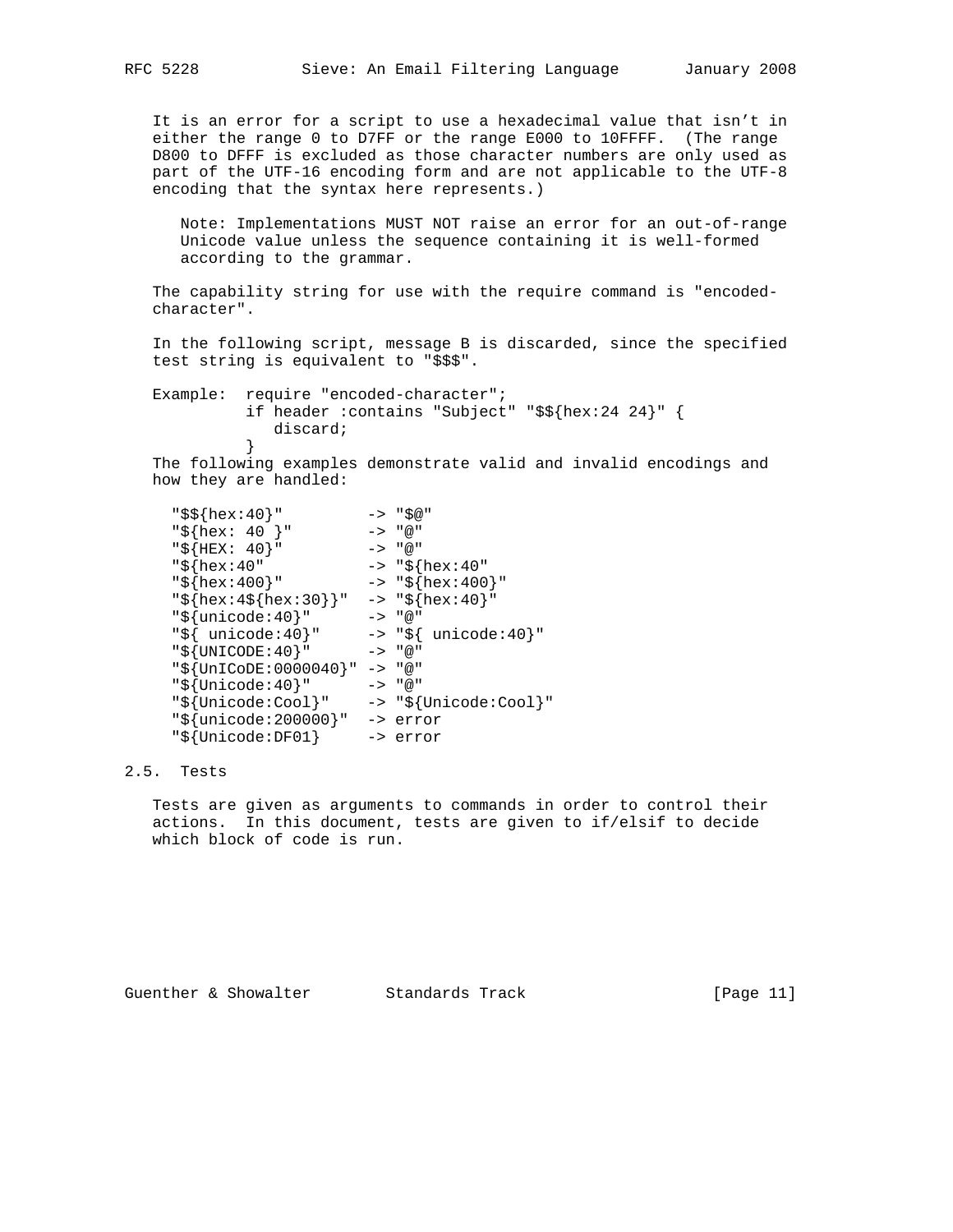# 2.5.1. Test Lists

 Some tests ("allof" and "anyof", which implement logical "and" and logical "or", respectively) may require more than a single test as an argument. The test-list syntax element provides a way of grouping tests as a comma-separated list in parentheses.

 Example: if anyof (not exists ["From", "Date"], header :contains "from" "fool@example.com") { discard;<br>} }

## 2.6. Arguments

 In order to specify what to do, most commands take arguments. There are three types of arguments: positional, tagged, and optional.

 It is an error for a script, on a single command, to use conflicting arguments or to use a tagged or optional argument more than once.

#### 2.6.1. Positional Arguments

 Positional arguments are given to a command that discerns their meaning based on their order. When a command takes positional arguments, all positional arguments must be supplied and must be in the order prescribed.

## 2.6.2. Tagged Arguments

 This document provides for tagged arguments in the style of CommonLISP. These are also similar to flags given to commands in most command-line systems.

 A tagged argument is an argument for a command that begins with ":" followed by a tag naming the argument, such as ":contains". This argument means that zero or more of the next tokens have some particular meaning depending on the argument. These next tokens may be literal data, but they are never blocks.

 Tagged arguments are similar to positional arguments, except that instead of the meaning being derived from the command, it is derived from the tag.

 Tagged arguments must appear before positional arguments, but they may appear in any order with other tagged arguments. For simplicity of the specification, this is not expressed in the syntax definitions

Guenther & Showalter Standards Track [Page 12]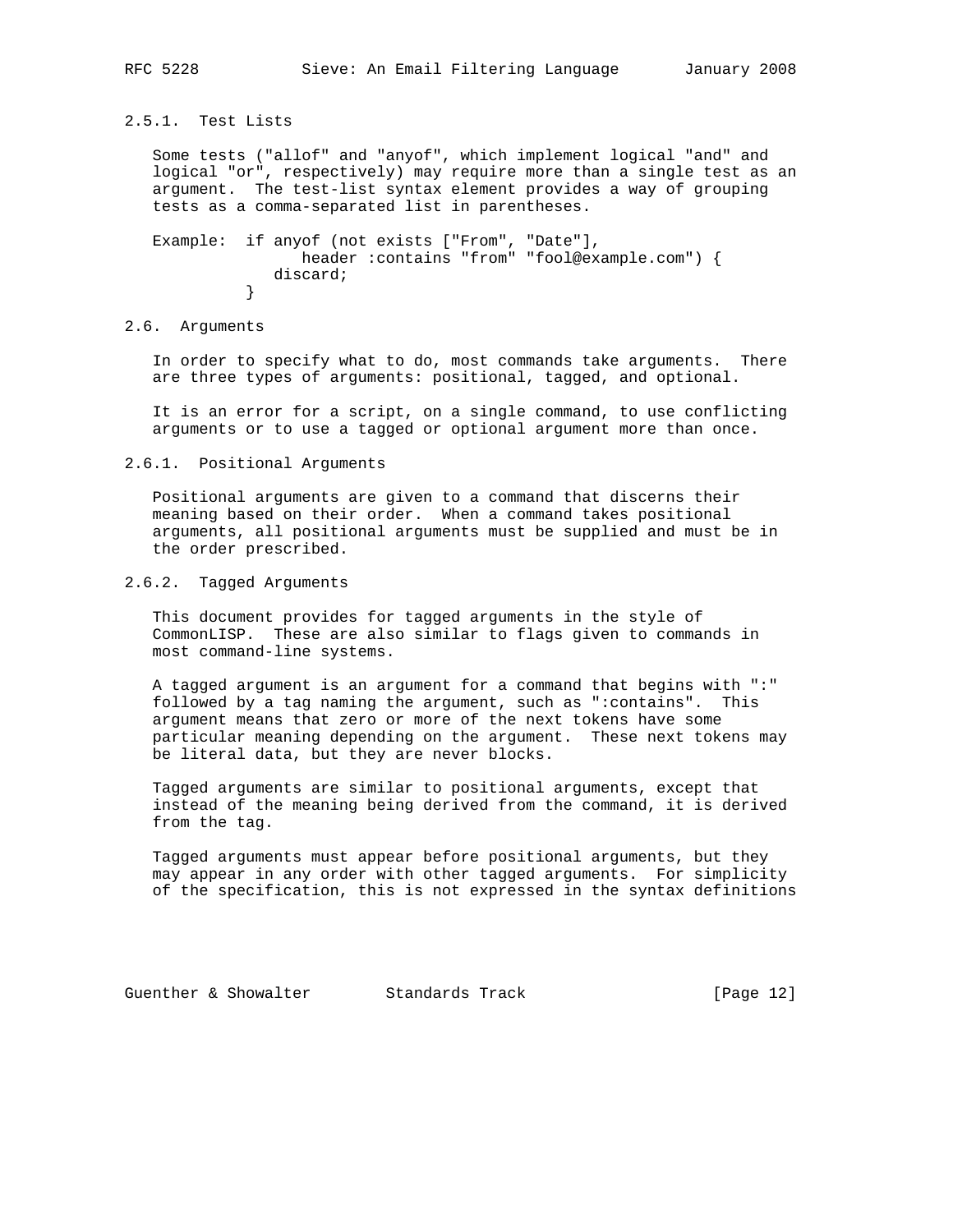with commands, but they still may be reordered arbitrarily provided they appear before positional arguments. Tagged arguments may be mixed with optional arguments.

Tagged arguments SHOULD NOT take tagged arguments as arguments.

2.6.3. Optional Arguments

 Optional arguments are exactly like tagged arguments except that they may be left out, in which case a default value is implied. Because optional arguments tend to result in shorter scripts, they have been used far more than tagged arguments.

 One particularly noteworthy case is the ":comparator" argument, which allows the user to specify which comparator [COLLATION] will be used to compare two strings, since different languages may impose different orderings on UTF-8 [UTF-8] strings.

2.6.4. Types of Arguments

 Abstractly, arguments may be literal data, tests, or blocks of commands. In this way, an "if" control structure is merely a command that happens to take a test and a block as arguments and may execute the block of code.

However, this abstraction is ambiguous from a parsing standpoint.

 The grammar in section 8.2 presents a parsable version of this: Arguments are string lists (string-lists), numbers, and tags, which may be followed by a test or a test list (test-list), which may be followed by a block of commands. No more than one test or test list, or more than one block of commands, may be used, and commands that end with a block of commands do not end with semicolons.

## 2.7. String Comparison

 When matching one string against another, there are a number of ways of performing the match operation. These are accomplished with three types of matches: an exact match, a substring match, and a wildcard glob-style match. These are described below.

 In order to provide for matches between character sets and case insensitivity, Sieve uses the comparators defined in the Internet Application Protocol Collation Registry [COLLATION].

Guenther & Showalter Standards Track [Page 13]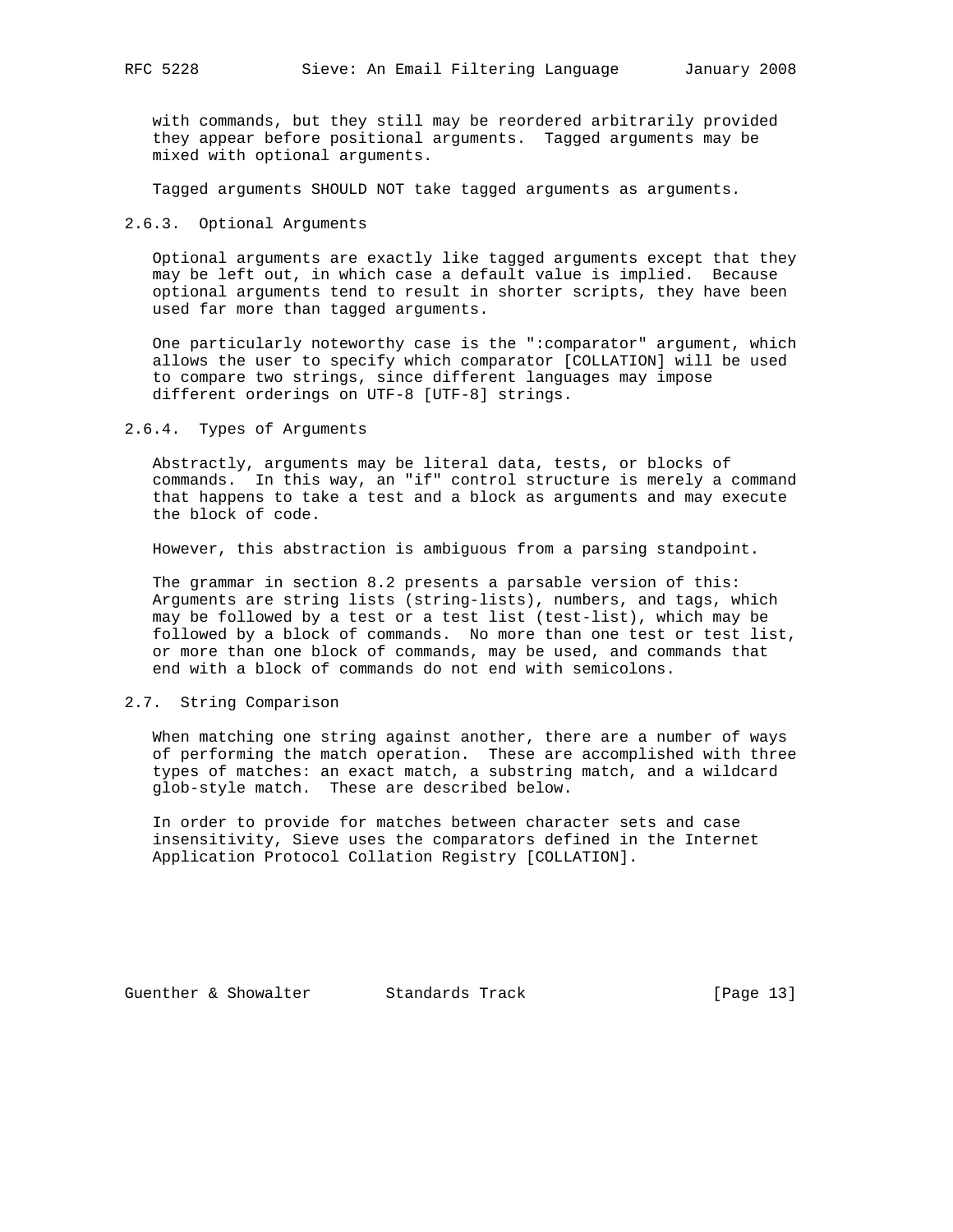However, when a string represents the name of a header, the comparator is never user-specified. Header comparisons are always done with the "i;ascii-casemap" operator, i.e., case-insensitive comparisons, because this is the way things are defined in the message specification [IMAIL].

## 2.7.1. Match Type

 Commands that perform string comparisons may have an optional match type argument. The three match types in this specification are ":contains", ":is", and ":matches".

 The ":contains" match type describes a substring match. If the value argument contains the key argument as a substring, the match is true. For instance, the string "frobnitzm" contains "frob" and "nit", but not "fbm". The empty key ("") is contained in all values.

 The ":is" match type describes an absolute match; if the contents of the first string are absolutely the same as the contents of the second string, they match. Only the string "frobnitzm" is the string "frobnitzm". The empty key ("") only ":is" matches with the empty value.

 The ":matches" match type specifies a wildcard match using the characters "\*" and "?"; the entire value must be matched. "\*" matches zero or more characters in the value and "?" matches a single character in the value, where the comparator that is used (see section 2.7.3) defines what a character is. For example, the comparators "i;octet" and "i;ascii-casemap" define a character to be a single octet, so "?" will always match exactly one octet when one of those comparators is in use. In contrast, a Unicode-based comparator would define a character to be any UTF-8 octet sequence encoding one Unicode character and thus "?" may match more than one octet. "?" and "\*" may be escaped as " $\\\$ ?" and " $\$ \*" in strings to match against themselves. The first backslash escapes the second backslash; together, they escape the "\*". This is awkward, but it is commonplace in several programming languages that use globs and regular expressions.

 In order to specify what type of match is supposed to happen, commands that support matching take optional arguments ":matches", ":is", and ":contains". Commands default to using ":is" matching if no match type argument is supplied. Note that these modifiers interact with comparators; in particular, only comparators that support the "substring match" operation are suitable for matching with ":contains" or ":matches". It is an error to use a comparator with ":contains" or ":matches" that is not compatible with it.

Guenther & Showalter Standards Track [Page 14]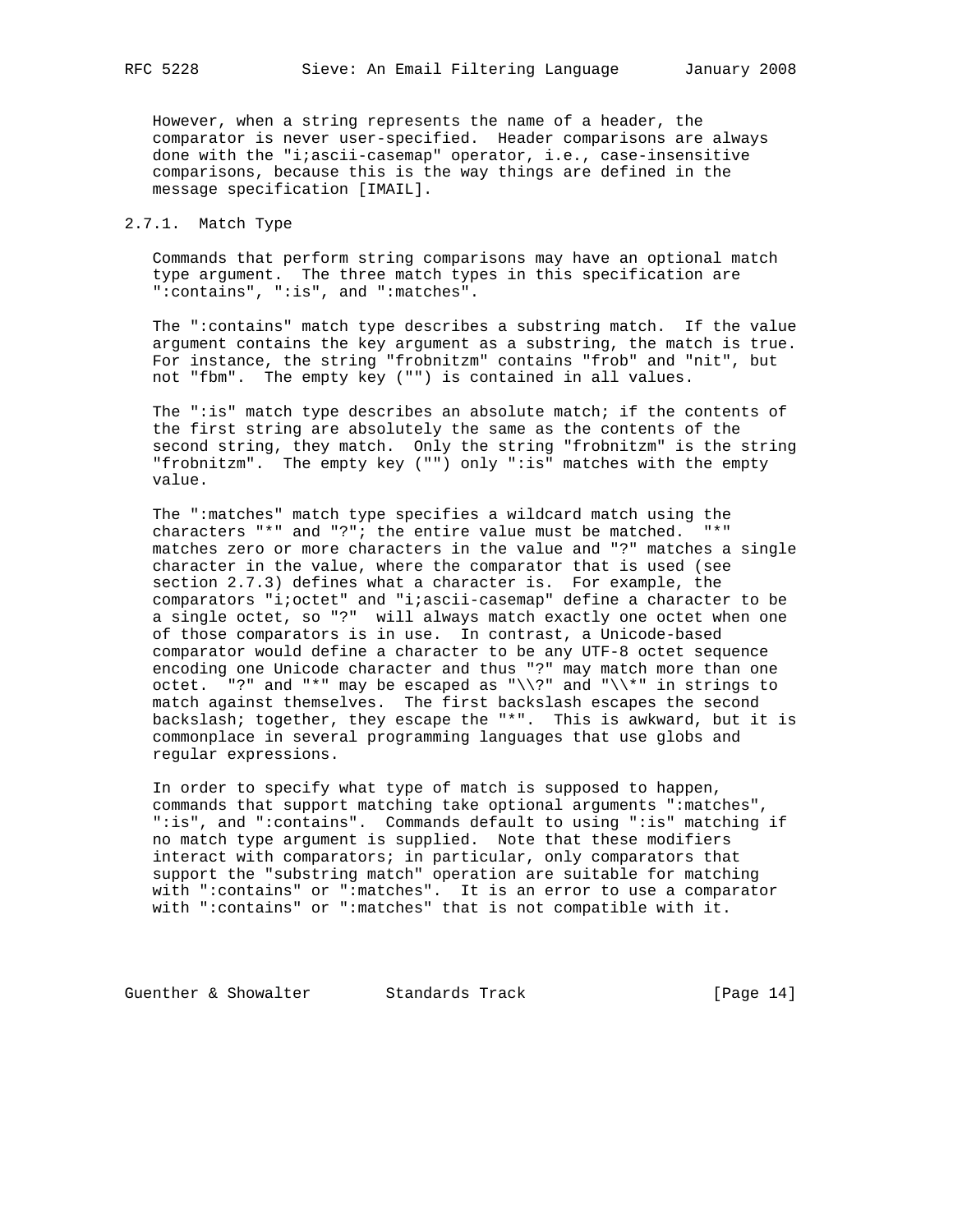It is an error to give more than one of these arguments to a given command.

 For convenience, the "MATCH-TYPE" syntax element is defined here as follows:

Syntax: ":is" / ":contains" / ":matches"

2.7.2. Comparisons across Character Sets

 Messages may involve a number of character sets. In order for comparisons to work across character sets, implementations SHOULD implement the following behavior:

 Comparisons are performed on octets. Implementations convert text from header fields in all charsets [MIME3] to Unicode, encoded as UTF-8, as input to the comparator (see section 2.7.3). Implementations MUST be capable of converting US-ASCII, ISO-8859- 1, the US-ASCII subset of ISO-8859-\* character sets, and UTF-8. Text that the implementation cannot convert to Unicode for any reason MAY be treated as plain US-ASCII (including any [MIME3] syntax) or processed according to local conventions. An encoded NUL octet (character zero) SHOULD NOT cause early termination of the header content being compared against.

 If implementations fail to support the above behavior, they MUST conform to the following:

 No two strings can be considered equal if one contains octets greater than 127.

#### 2.7.3. Comparators

 In order to allow for language-independent, case-independent matches, the match type may be coupled with a comparator name. The Internet Application Protocol Collation Registry [COLLATION] provides the framework for describing and naming comparators.

 All implementations MUST support the "i;octet" comparator (simply compares octets) and the "i;ascii-casemap" comparator (which treats uppercase and lowercase characters in the US-ASCII subset of UTF-8 as the same). If left unspecified, the default is "i;ascii-casemap".

 Some comparators may not be usable with substring matches; that is, they may only work with ":is". It is an error to try to use a comparator with ":matches" or ":contains" that is not compatible with it.

Guenther & Showalter Standards Track [Page 15]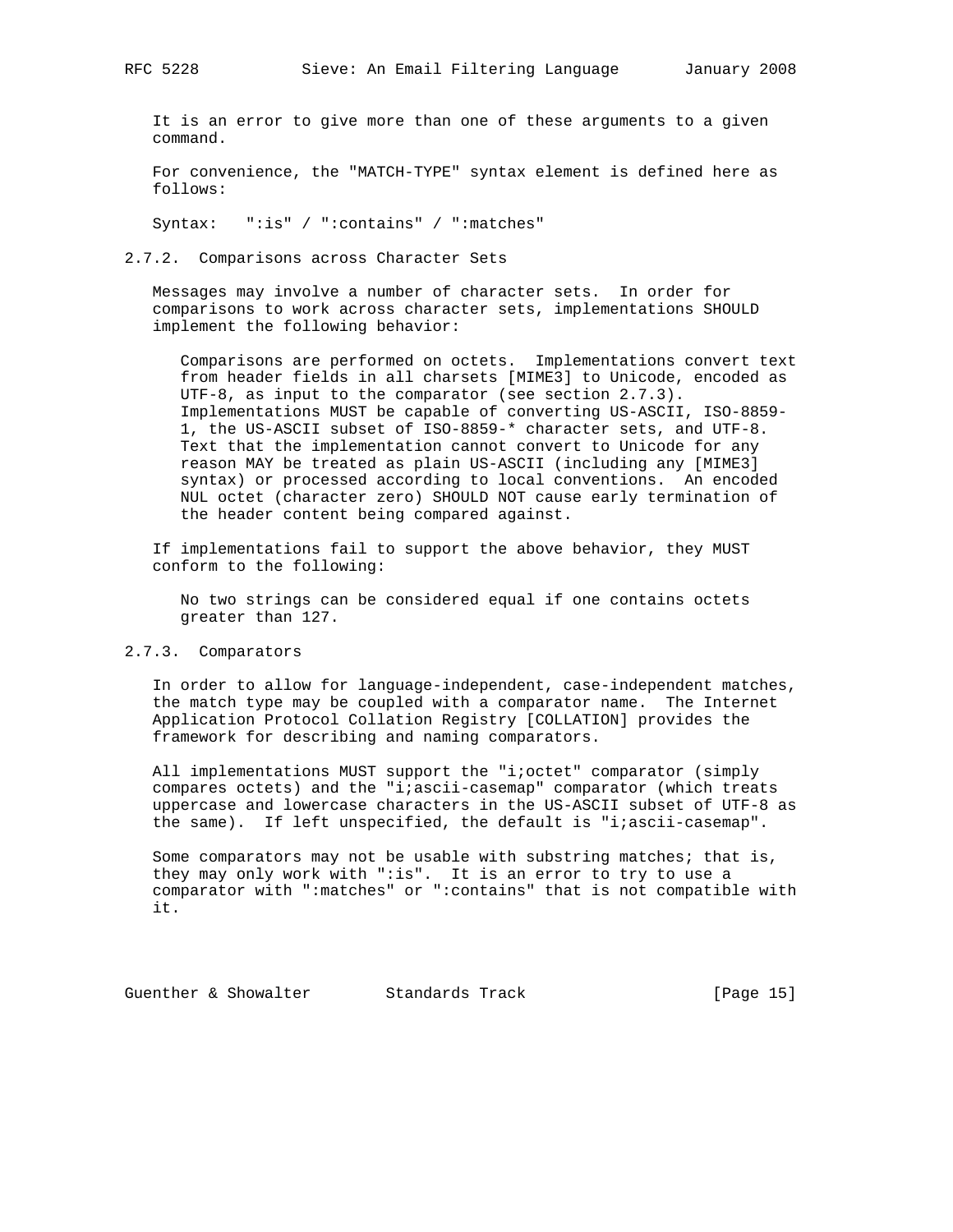Sieve treats a comparator result of "undefined" the same as a result of "no-match". That is, this base specification does not provide any means to directly detect invalid comparator input.

 A comparator is specified by the ":comparator" option with commands that support matching. This option is followed by a string providing the name of the comparator to be used. For convenience, the syntax of a comparator is abbreviated to "COMPARATOR", and (repeated in several tests) is as follows:

Syntax: ":comparator" <comparator-name: string>

So in this example,

 Example: if header :contains :comparator "i;octet" "Subject" "MAKE MONEY FAST" { discard;<br>} }

 would discard any message with subjects like "You can MAKE MONEY FAST", but not "You can Make Money Fast", since the comparator used is case-sensitive.

 Comparators other than "i;octet" and "i;ascii-casemap" must be declared with require, as they are extensions. If a comparator declared with require is not known, it is an error, and execution fails. If the comparator is not declared with require, it is also an error, even if the comparator is supported. (See section 2.10.5.)

 Both ":matches" and ":contains" match types are compatible with the "i;octet" and "i;ascii-casemap" comparators and may be used with them.

 It is an error to give more than one of these arguments to a given command.

2.7.4. Comparisons against Addresses

 Addresses are one of the most frequent things represented as strings. These are structured, and being able to compare against the local part or the domain of an address is useful, so some tests that act exclusively on addresses take an additional optional argument that specifies what the test acts on.

 These optional arguments are ":localpart", ":domain", and ":all", which act on the local-part (left side), the domain-part (right side), and the whole address.

Guenther & Showalter Standards Track [Page 16]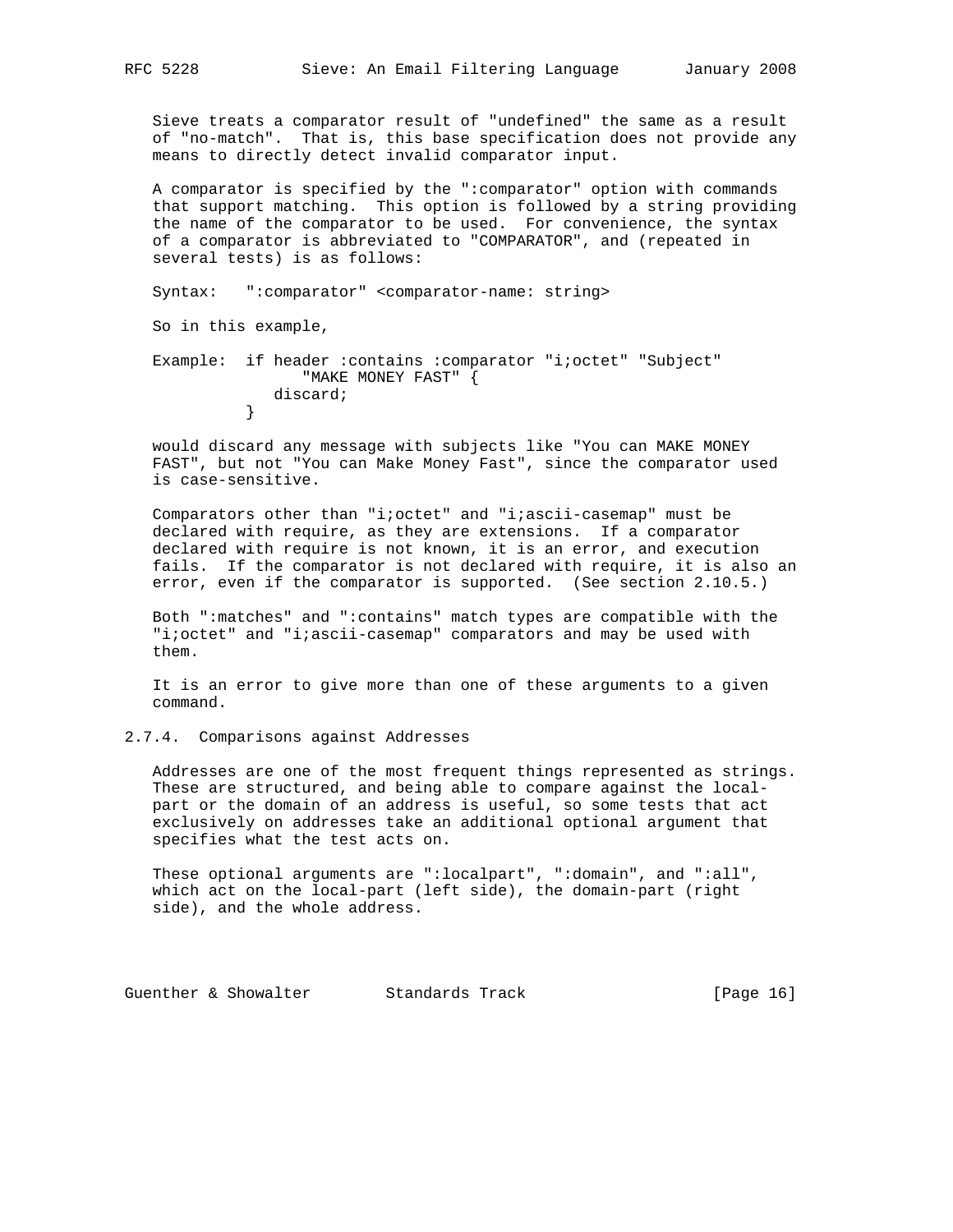If an address is not syntactically valid, then it will not be matched by tests specifying ":localpart" or ":domain".

 The kind of comparison done, such as whether or not the test done is case-insensitive, is specified as a comparator argument to the test.

If an optional address-part is omitted, the default is ":all".

 It is an error to give more than one of these arguments to a given command.

 For convenience, the "ADDRESS-PART" syntax element is defined here as follows:

Syntax: ":localpart" / ":domain" / ":all"

## 2.8. Blocks

 Blocks are sets of commands enclosed within curly braces and supplied as the final argument to a command. Such a command is a control structure: when executed it has control over the number of times the commands in the block are executed.

 With the commands supplied in this memo, there are no loops. The control structures supplied--if, elsif, and else--run a block either once or not at all.

## 2.9. Commands

 Sieve scripts are sequences of commands. Commands can take any of the tokens above as arguments, and arguments may be either tagged or positional arguments. Not all commands take all arguments.

 There are three kinds of commands: test commands, action commands, and control commands.

 The simplest is an action command. An action command is an identifier followed by zero or more arguments, terminated by a semicolon. Action commands do not take tests or blocks as arguments. The actions referenced in this document are:

- keep, to save the message in the default location

- fileinto, to save the message in a specific mailbox
- redirect, to forward the message to another address
- discard, to silently throw away the message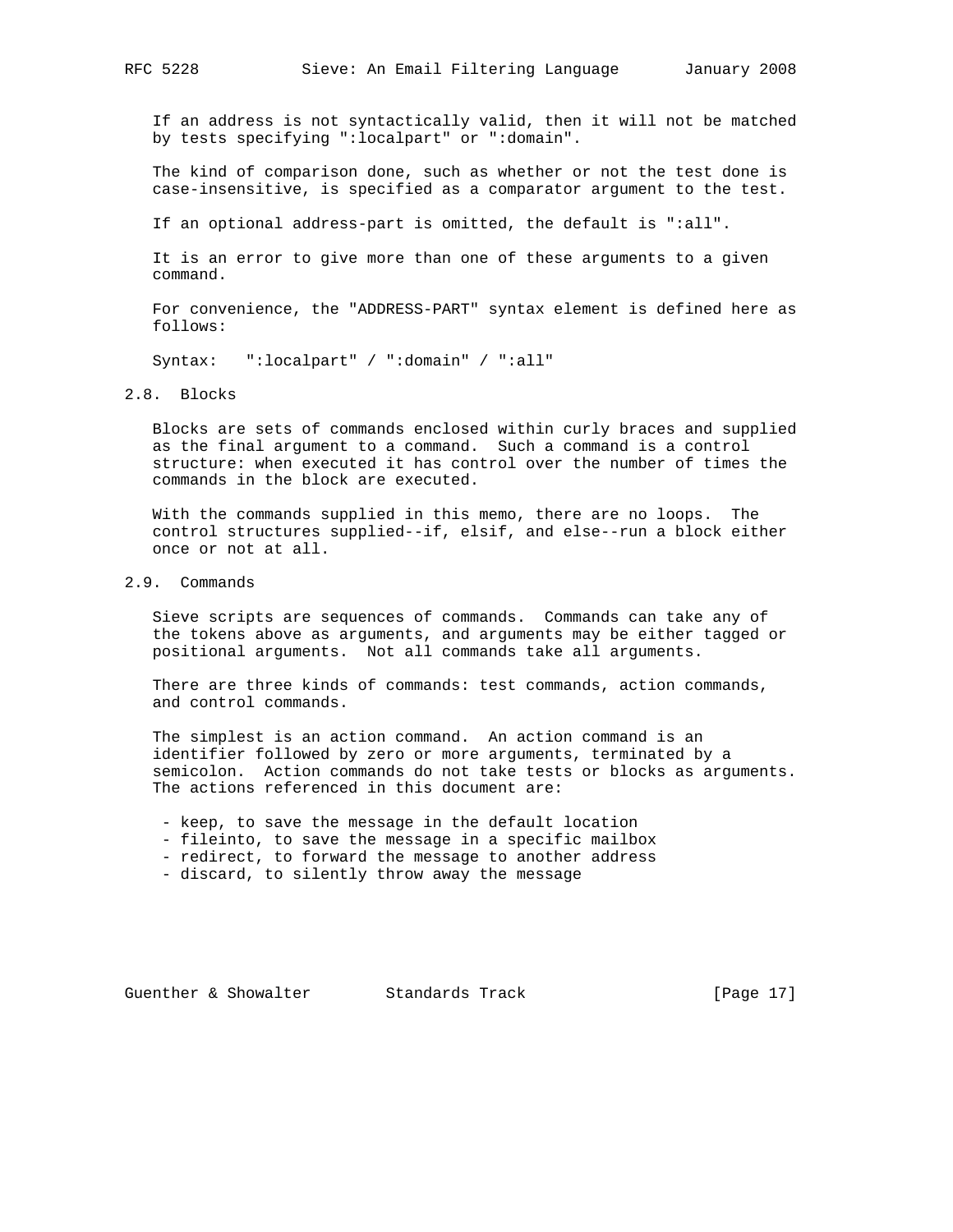A control command is a command that affects the parsing or the flow of execution of the Sieve script in some way. A control structure is a control command that ends with a block instead of a semicolon.

 A test command is used as part of a control command. It is used to specify whether or not the block of code given to the control command is executed.

- 2.10. Evaluation
- 2.10.1. Action Interaction

 Some actions cannot be used with other actions because the result would be absurd. These restrictions are noted throughout this memo.

 Extension actions MUST state how they interact with actions defined in this specification.

2.10.2. Implicit Keep

 Previous experience with filtering systems suggests that cases tend to be missed in scripts. To prevent errors, Sieve has an "implicit keep".

 An implicit keep is a keep action (see section 4.3) performed in absence of any action that cancels the implicit keep.

 An implicit keep is performed if a message is not written to a mailbox, redirected to a new address, or explicitly thrown out. That is, if a fileinto, a keep, a redirect, or a discard is performed, an implicit keep is not.

 Some actions may be defined to not cancel the implicit keep. These actions may not directly affect the delivery of a message, and are used for their side effects. None of the actions specified in this document meet that criteria, but extension actions may.

 For instance, with any of the short messages offered above, the following script produces no actions.

Example: if size : over 500K { discard; }

As a result, the implicit keep is taken.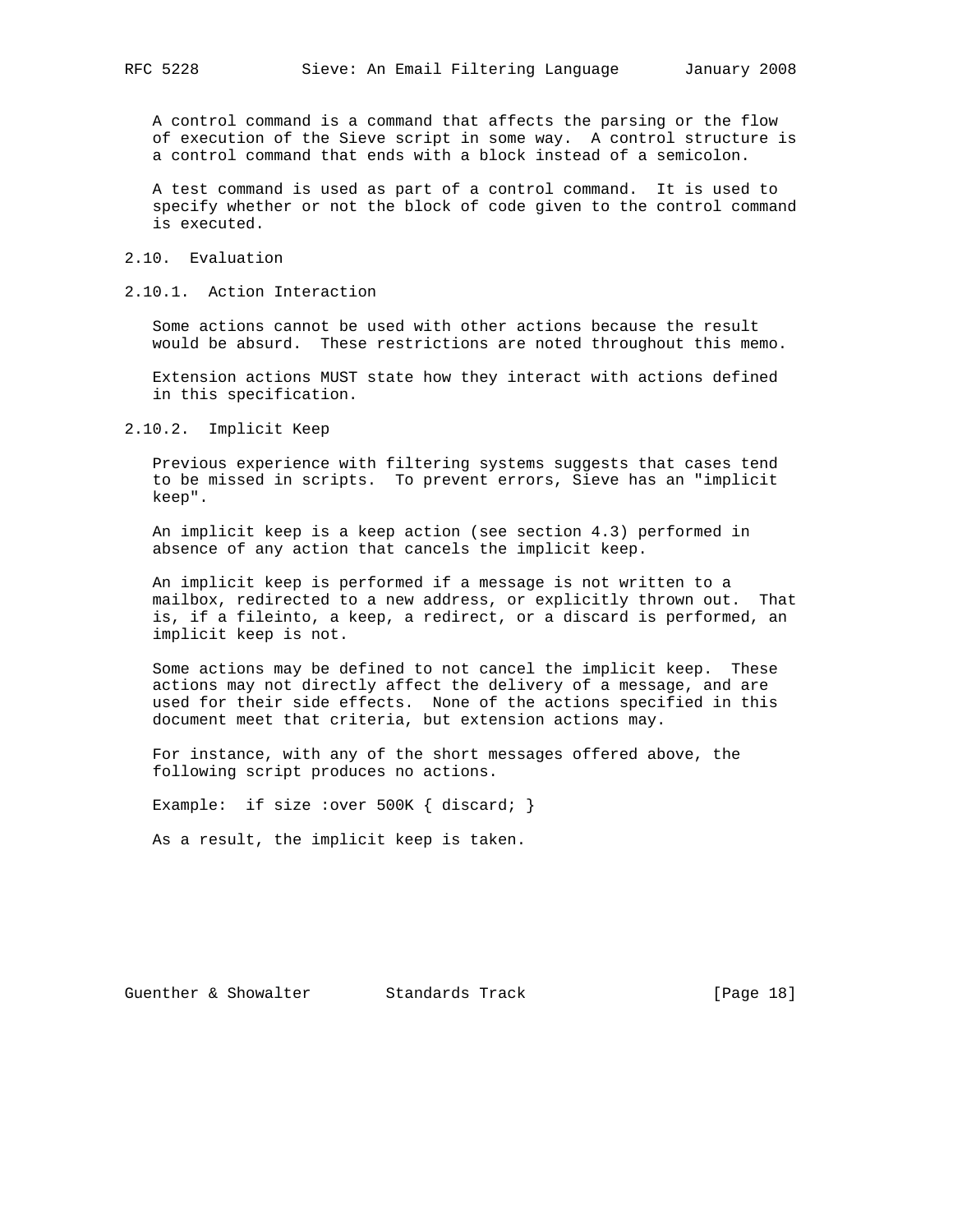2.10.3. Message Uniqueness in a Mailbox

 Implementations SHOULD NOT deliver a message to the same mailbox more than once, even if a script explicitly asks for a message to be written to a mailbox twice.

The test for equality of two messages is implementation-defined.

 If a script asks for a message to be written to a mailbox twice, it MUST NOT be treated as an error.

2.10.4. Limits on Numbers of Actions

 Site policy MAY limit the number of actions taken and MAY impose restrictions on which actions can be used together. In the event that a script hits a policy limit on the number of actions taken for a particular message, an error occurs.

 Implementations MUST allow at least one keep or one fileinto. If fileinto is not implemented, implementations MUST allow at least one keep.

2.10.5. Extensions and Optional Features

 Because of the differing capabilities of many mail systems, several features of this specification are optional. Before any of these extensions can be executed, they must be declared with the "require" action.

 If an extension is not enabled with "require", implementations MUST treat it as if they did not support it at all. This protects scripts from having their behavior altered by extensions that the script author might not have even been aware of.

 Implementations MUST NOT execute any Sieve script test or command subsequent to "require" if one of the required extensions is unavailable.

 Note: The reason for this restriction is that prior experiences with languages such as LISP and Tcl suggest that this is a workable way of noting that a given script uses an extension.

 Extensions that define actions MUST state how they interact with actions discussed in the base specification.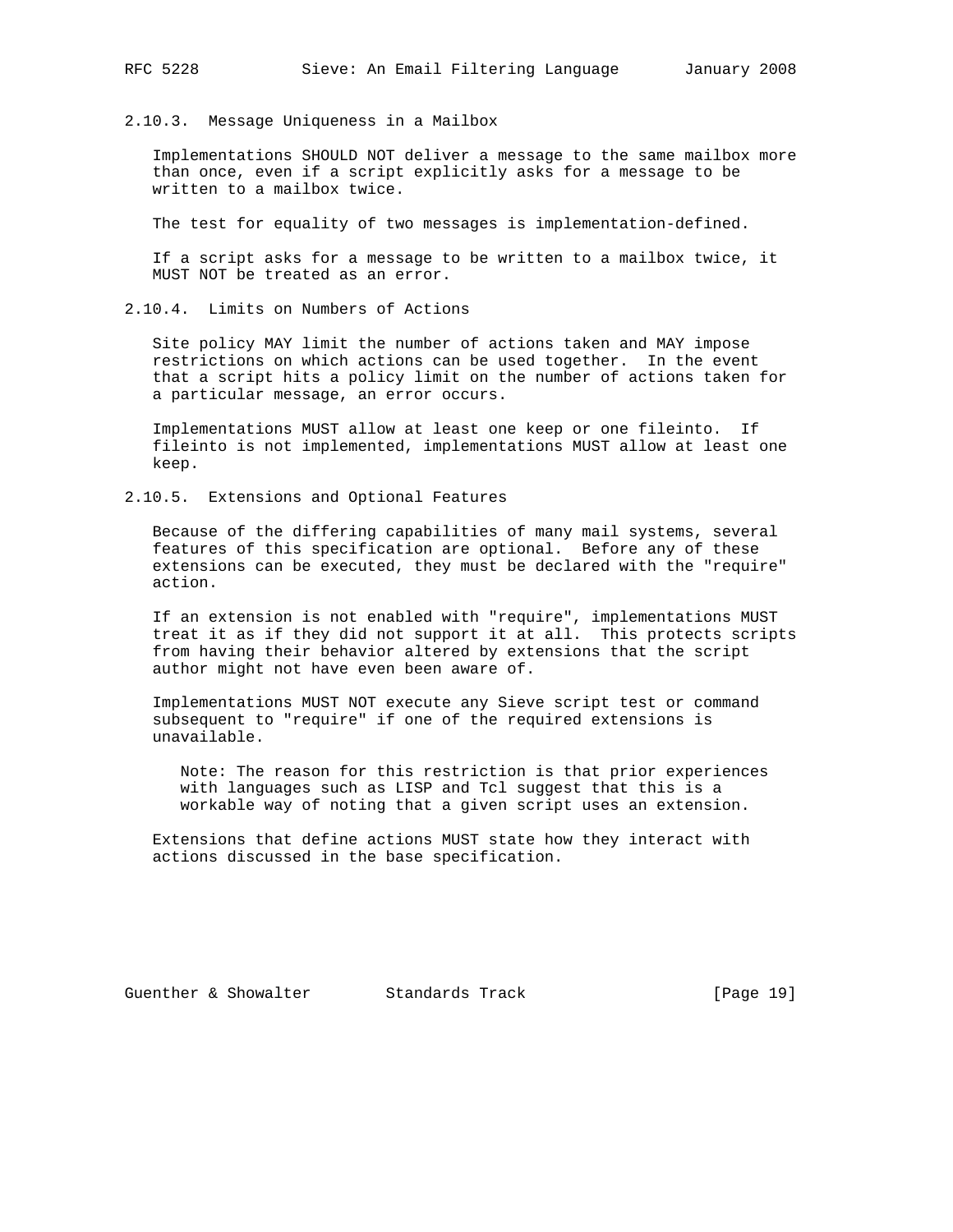2.10.6. Errors

 In any programming language, there are compile-time and run-time errors.

 Compile-time errors are ones in syntax that are detectable if a syntax check is done.

 Run-time errors are not detectable until the script is run. This includes transient failures like disk full conditions, but also includes issues like invalid combinations of actions.

When an error occurs in a Sieve script, all processing stops.

 Implementations MAY choose to do a full parse, then evaluate the script, then do all actions. Implementations might even go so far as to ensure that execution is atomic (either all actions are executed or none are executed).

 Other implementations may choose to parse and run at the same time. Such implementations are simpler, but have issues with partial failure (some actions happen, others don't).

 Implementations MUST perform syntactic, semantic, and run-time checks on code that is actually executed. Implementations MAY perform those checks or any part of them on code that is not reached during execution.

 When an error happens, implementations MUST notify the user that an error occurred and which actions (if any) were taken, and do an implicit keep.

2.10.7. Limits on Execution

 Implementations may limit certain constructs. However, this specification places a lower bound on some of these limits.

Implementations MUST support fifteen levels of nested blocks.

Implementations MUST support fifteen levels of nested test lists.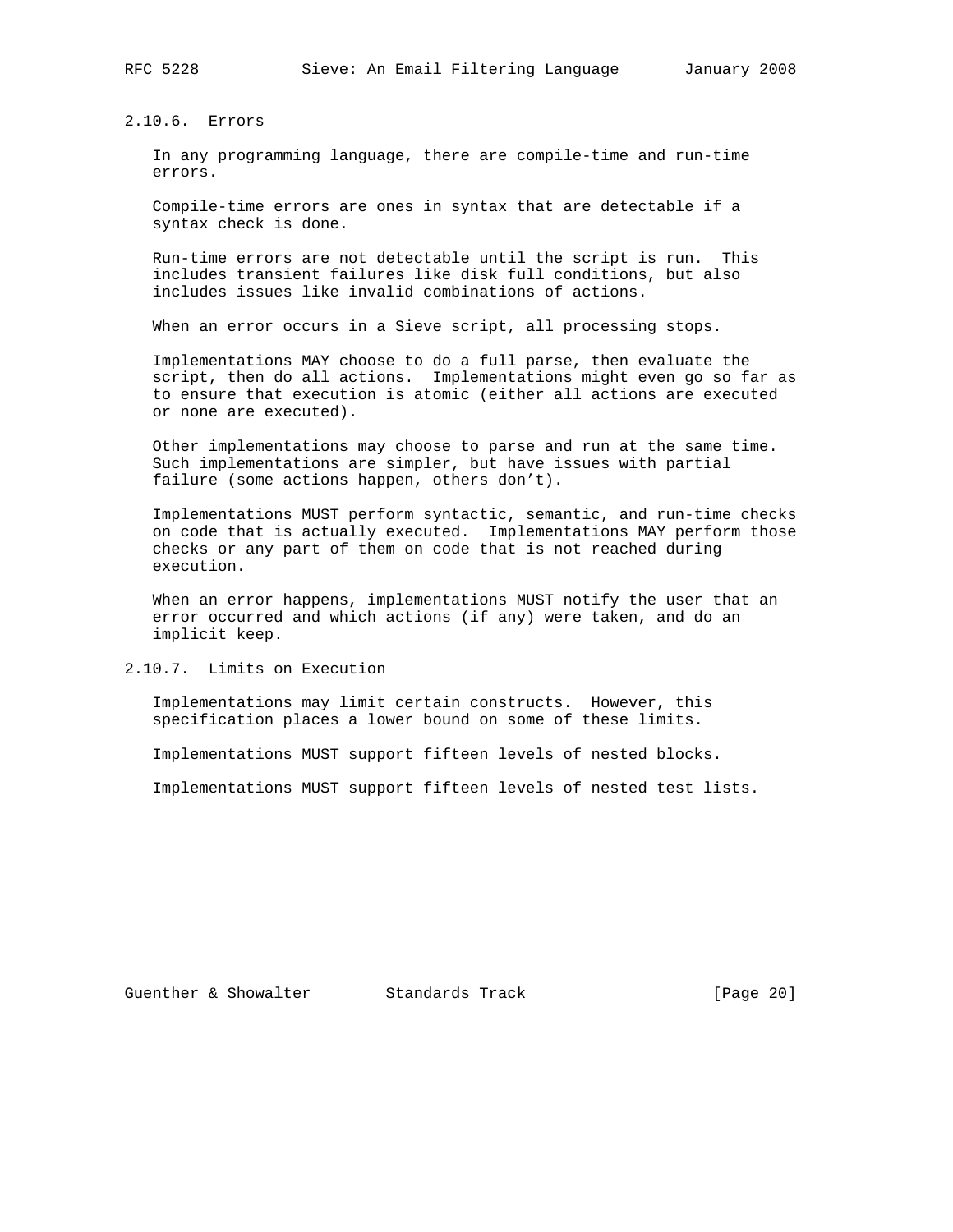## 3. Control Commands

 Control structures are needed to allow for multiple and conditional actions.

3.1. Control if

 There are three pieces to if: "if", "elsif", and "else". Each is actually a separate command in terms of the grammar. However, an elsif or else MUST only follow an if or elsif. An error occurs if these conditions are not met.

Usage: if <test1: test> <block1: block>

Usage: elsif <test2: test> <block2: block>

Usage: else <block3: block>

 The semantics are similar to those of any of the many other programming languages these control structures appear in. When the interpreter sees an "if", it evaluates the test associated with it. If the test is true, it executes the block associated with it.

 If the test of the "if" is false, it evaluates the test of the first "elsif" (if any). If the test of "elsif" is true, it runs the elsif's block. An elsif may be followed by an elsif, in which case, the interpreter repeats this process until it runs out of elsifs.

 When the interpreter runs out of elsifs, there may be an "else" case. If there is, and none of the if or elsif tests were true, the interpreter runs the else's block.

 This provides a way of performing exactly one of the blocks in the chain.

In the following example, both messages A and B are dropped.

```
 Example: require "fileinto";
             if header :contains "from" "coyote" {
                discard;
             } elsif header :contains ["subject"] ["$$$"] {
               discard;
             } else {
             fileinto "INBOX";
 }
```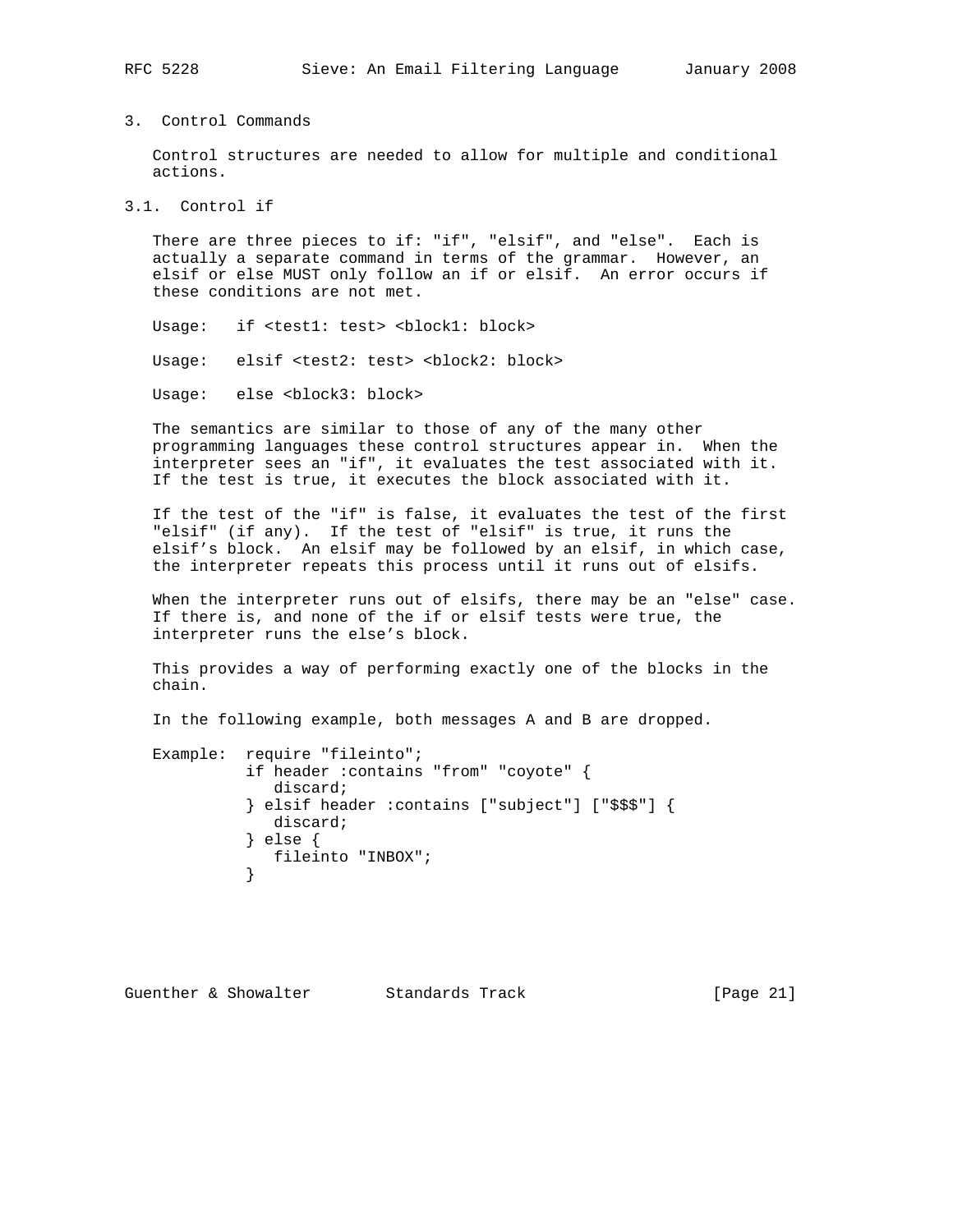When the script below is run over message A, it redirects the message to acm@example.com; message B, to postmaster@example.com; any other message is redirected to field@example.com.

```
 Example: if header :contains ["From"] ["coyote"] {
              redirect "acm@example.com";
             } elsif header :contains "Subject" "$$$" {
              redirect "postmaster@example.com";
             } else {
             redirect "field@example.com";
 }
```
 Note that this definition prohibits the "... else if ..." sequence used by C. This is intentional, because this construct produces a shift-reduce conflict.

```
3.2. Control require
```
Usage: require <capabilities: string-list>

 The require action notes that a script makes use of a certain extension. Such a declaration is required to use the extension, as discussed in section 2.10.5. Multiple capabilities can be declared with a single require.

 The require command, if present, MUST be used before anything other than a require can be used. An error occurs if a require appears after a command other than require.

Example: require ["fileinto", "reject"];

 Example: require "fileinto"; require "vacation";

3.3. Control stop

Usage: stop

 The "stop" action ends all processing. If the implicit keep has not been cancelled, then it is taken.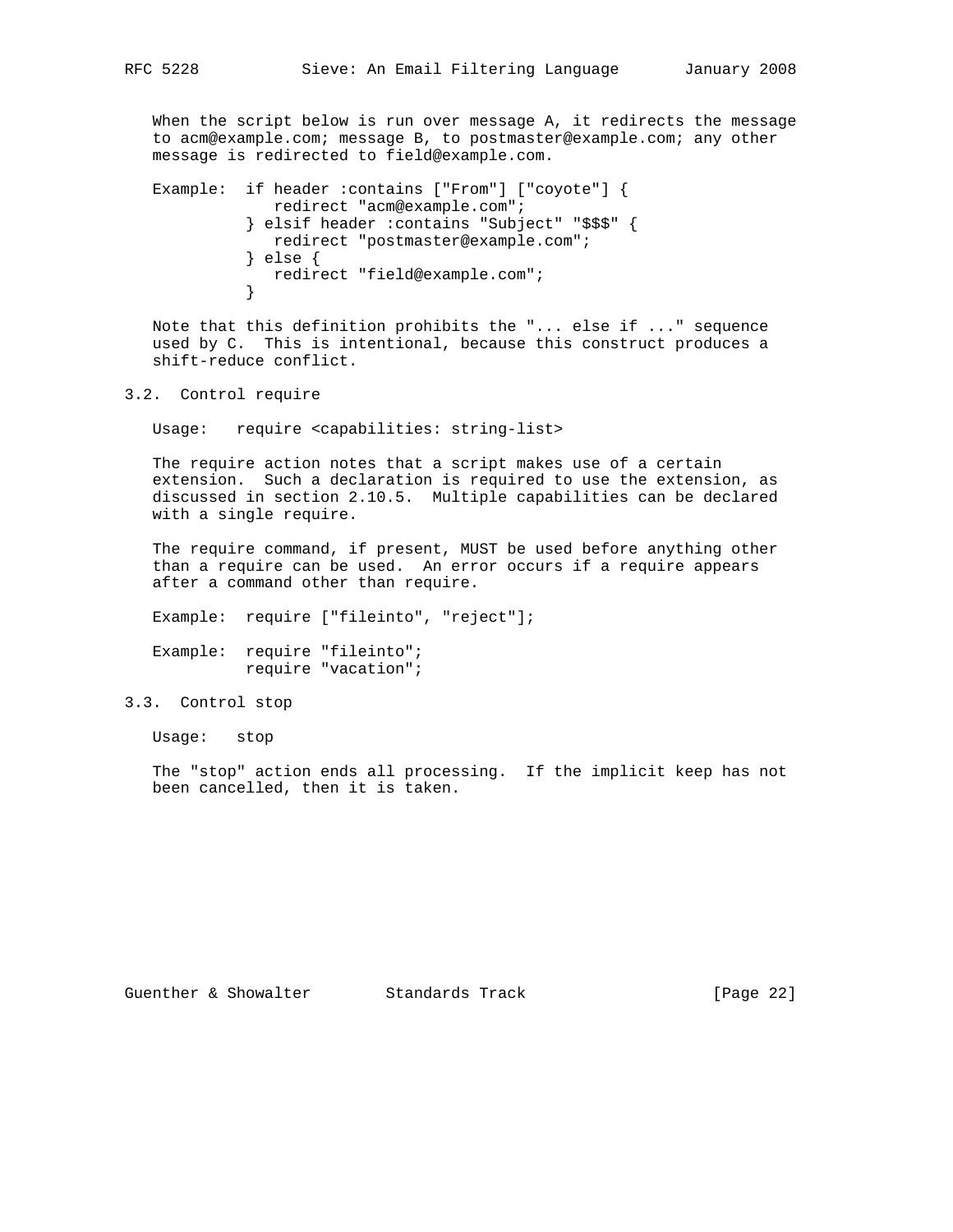4. Action Commands

 This document supplies four actions that may be taken on a message: keep, fileinto, redirect, and discard.

 Implementations MUST support the "keep", "discard", and "redirect" actions.

Implementations SHOULD support "fileinto".

 Implementations MAY limit the number of certain actions taken (see section 2.10.4).

4.1. Action fileinto

Usage: fileinto <mailbox: string>

 The "fileinto" action delivers the message into the specified mailbox. Implementations SHOULD support fileinto, but in some environments this may be impossible. Implementations MAY place restrictions on mailbox names; use of an invalid mailbox name MAY be treated as an error or result in delivery to an implementation defined mailbox. If the specified mailbox doesn't exist, the implementation MAY treat it as an error, create the mailbox, or deliver the message to an implementation-defined mailbox. If the implementation uses a different encoding scheme than UTF-8 for mailbox names, it SHOULD reencode the mailbox name from UTF-8 to its encoding scheme. For example, the Internet Message Access Protocol [IMAP] uses modified UTF-7, such that a mailbox argument of "odds & ends" would appear in IMAP as "odds &- ends".

The capability string for use with the require command is "fileinto".

 In the following script, message A is filed into mailbox "INBOX.harassment".

```
 Example: require "fileinto";
            if header :contains ["from"] "coyote" {
               fileinto "INBOX.harassment";
 }
```
4.2. Action redirect

```
Usage: redirect <address: string>
```
 The "redirect" action is used to send the message to another user at a supplied address, as a mail forwarding feature does. The "redirect" action makes no changes to the message body or existing

Guenther & Showalter Standards Track [Page 23]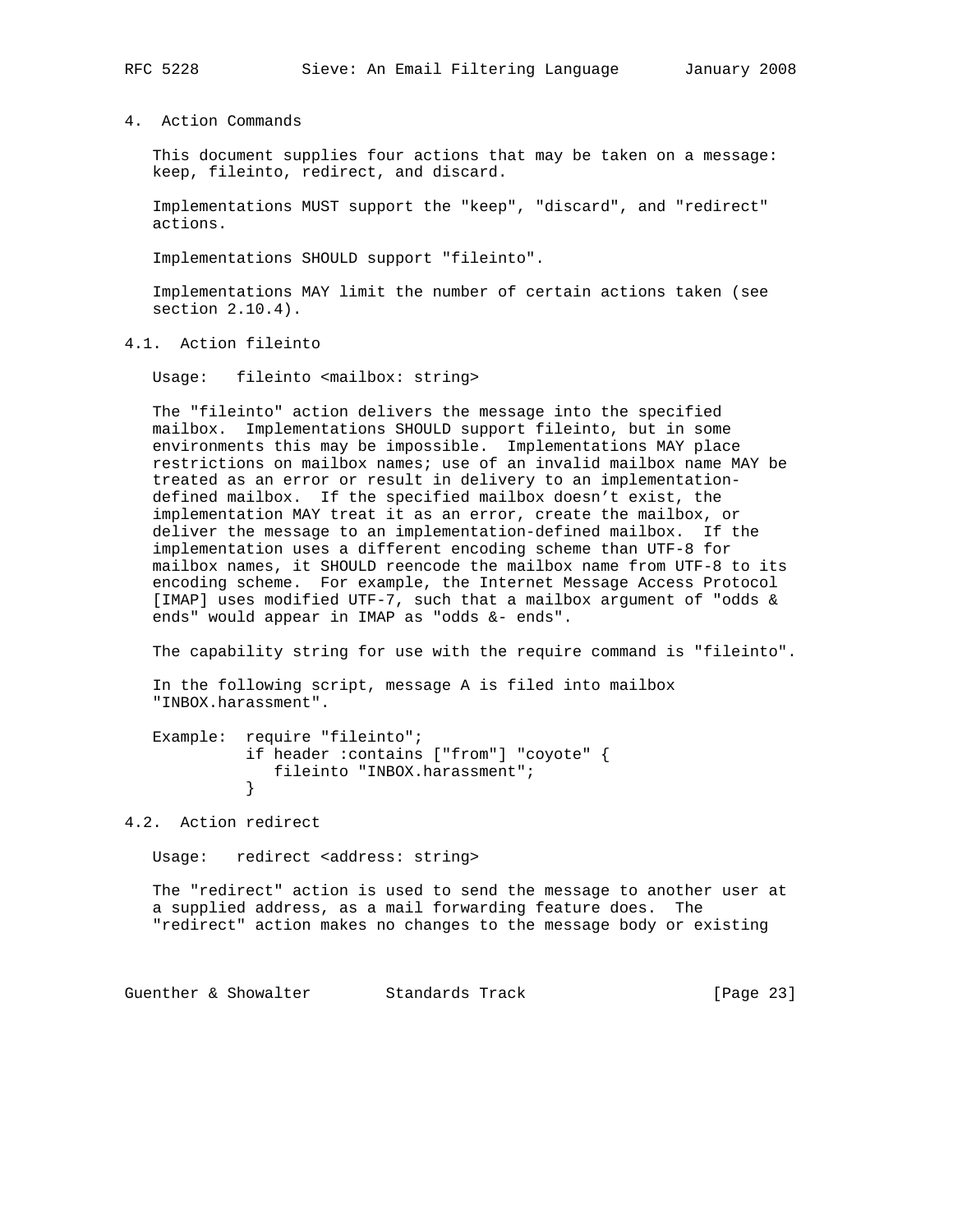headers, but it may add new headers. In particular, existing Received headers MUST be preserved and the count of Received headers in the outgoing message MUST be larger than the same count on the message as received by the implementation. (An implementation that adds a Received header before processing the message does not need to add another when redirecting.)

 The message is sent back out with the address from the redirect command as an envelope recipient. Implementations MAY combine separate redirects for a given message into a single submission with multiple envelope recipients. (This is not a Mail User Agent (MUA) style forward, which creates a new message with a different sender and message ID, wrapping the old message in a new one.)

 The envelope sender address on the outgoing message is chosen by the sieve implementation. It MAY be copied from the message being processed. However, if the message being processed has an empty envelope sender address the outgoing message MUST also have an empty envelope sender address. This last requirement is imposed to prevent loops in the case where a message is redirected to an invalid address when then returns a delivery status notification that also ends up being redirected to the same invalid address.

A simple script can be used for redirecting all mail:

Example: redirect "bart@example.com";

 Implementations MUST take measures to implement loop control, possibly including adding headers to the message or counting Received headers as specified in section 6.2 of [SMTP]. If an implementation detects a loop, it causes an error.

 Implementations MUST provide means of limiting the number of redirects a Sieve script can perform. See section 10 for more details.

 Implementations MAY ignore a redirect action silently due to policy reasons. For example, an implementation MAY choose not to redirect to an address that is known to be undeliverable. Any ignored redirect MUST NOT cancel the implicit keep.

## 4.3. Action keep

Usage: keep

 The "keep" action is whatever action is taken in lieu of all other actions, if no filtering happens at all; generally, this simply means to file the message into the user's main mailbox. This command

Guenther & Showalter Standards Track (Page 24)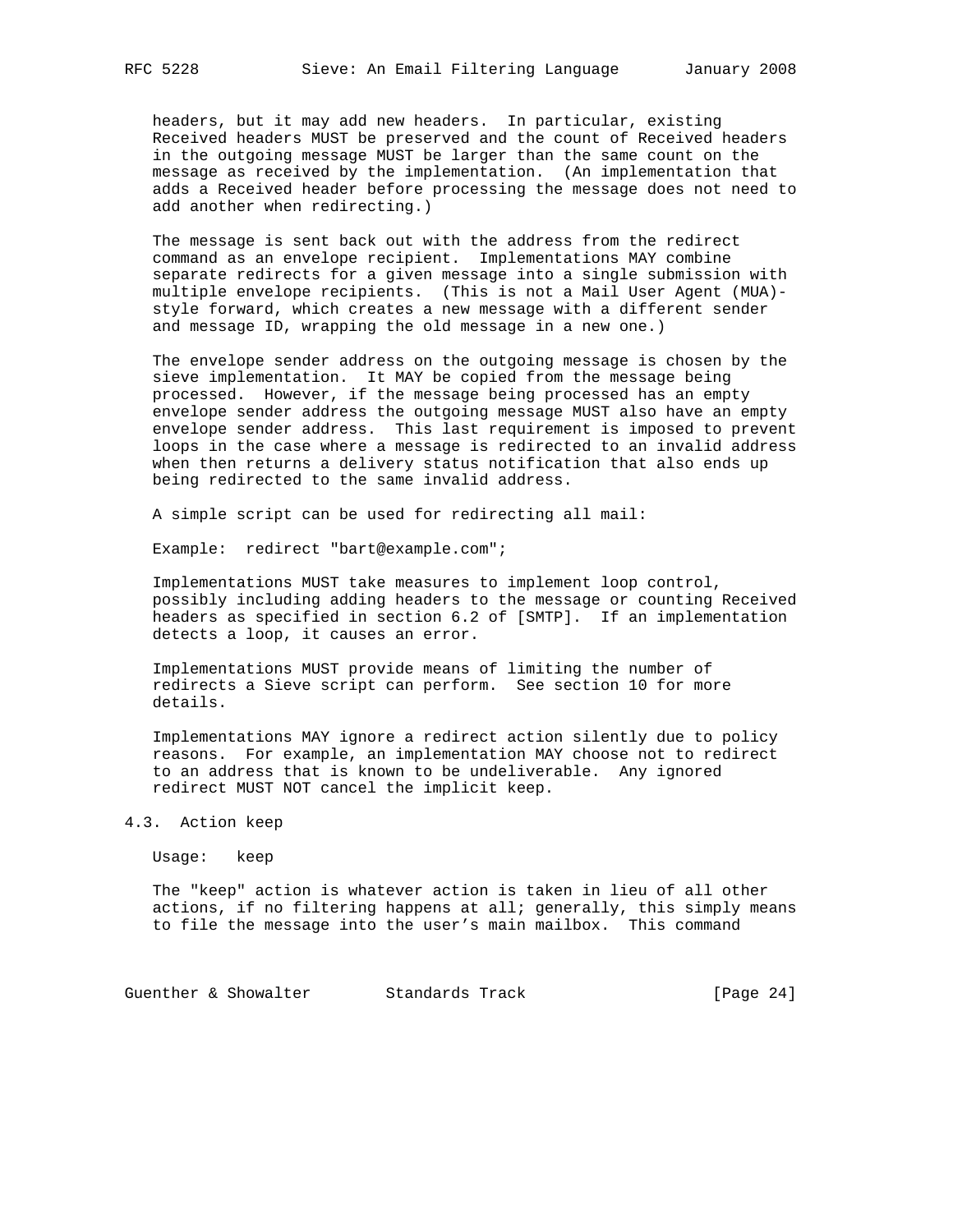provides a way to execute this action without needing to know the name of the user's main mailbox, providing a way to call it without needing to understand the user's setup or the underlying mail system.

 For instance, in an implementation where the IMAP server is running scripts on behalf of the user at time of delivery, a keep command is equivalent to a fileinto "INBOX".

Example: if size : under 1M { keep; } else { discard; }

Note that the above script is identical to the one below.

Example: if not size : under  $1M \{$  discard;  $\}$ 

4.4. Action discard

Usage: discard

 Discard is used to silently throw away the message. It does so by simply canceling the implicit keep. If discard is used with other actions, the other actions still happen. Discard is compatible with all other actions. (For instance, fileinto+discard is equivalent to fileinto.)

 Discard MUST be silent; that is, it MUST NOT return a non-delivery notification of any kind ([DSN], [MDN], or otherwise).

 In the following script, any mail from "idiot@example.com" is thrown out.

 Example: if header :contains ["from"] ["idiot@example.com"] { discard;<br>} }

 While an important part of this language, "discard" has the potential to create serious problems for users: Students who leave themselves logged in to an unattended machine in a public computer lab may find their script changed to just "discard". In order to protect users in this situation (along with similar situations), implementations MAY keep messages destroyed by a script for an indefinite period, and MAY disallow scripts that throw out all mail.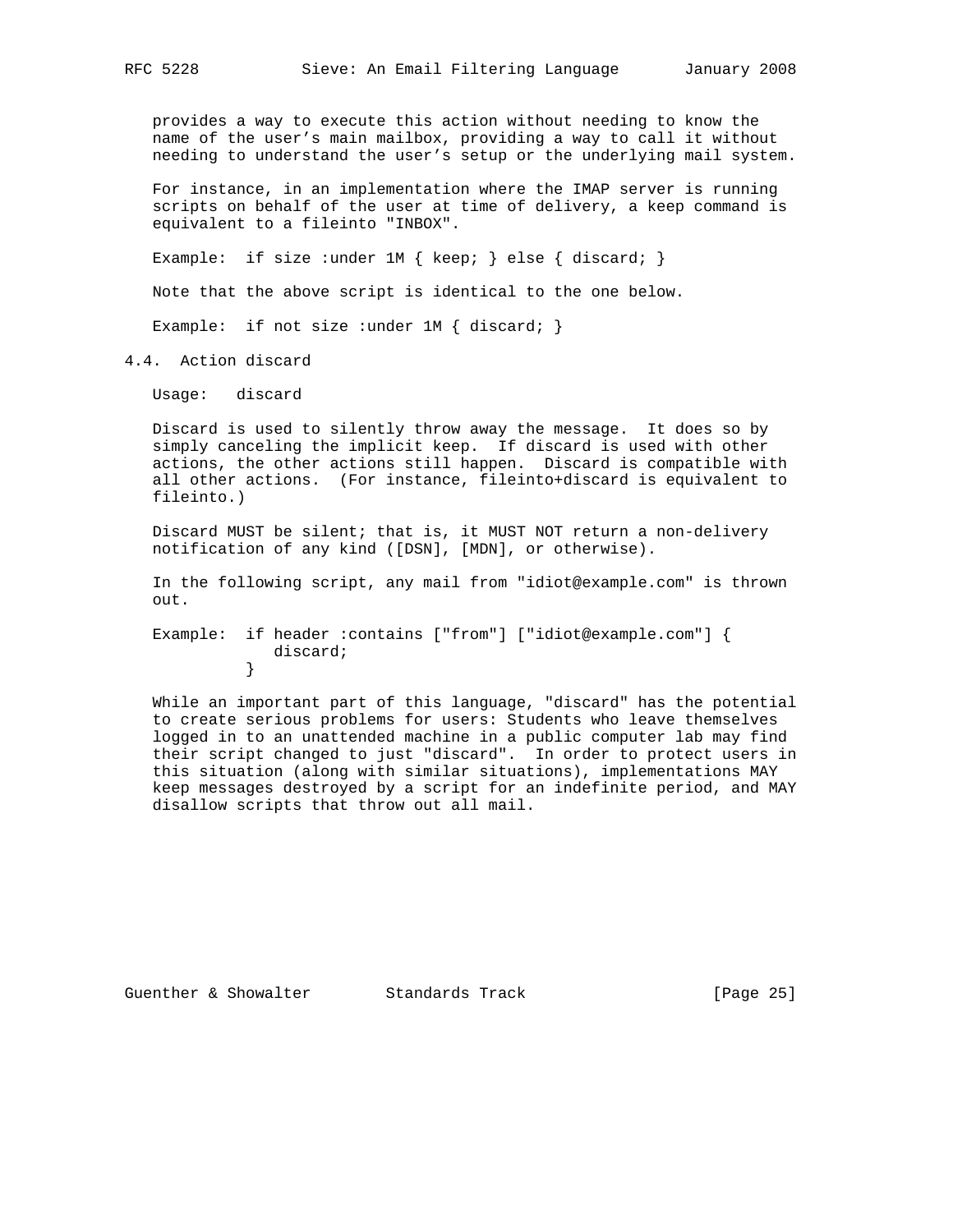5. Test Commands

 Tests are used in conditionals to decide which part(s) of the conditional to execute.

 Implementations MUST support these tests: "address", "allof", "anyof", "exists", "false", "header", "not", "size", and "true".

Implementations SHOULD support the "envelope" test.

5.1. Test address

 Usage: address [COMPARATOR] [ADDRESS-PART] [MATCH-TYPE] <header-list: string-list> <key-list: string-list>

 The "address" test matches Internet addresses in structured headers that contain addresses. It returns true if any header contains any key in the specified part of the address, as modified by the comparator and the match keyword. Whether there are other addresses present in the header doesn't affect this test; this test does not provide any way to determine whether an address is the only address in a header.

 Like envelope and header, this test returns true if any combination of the header-list and key-list arguments match and returns false otherwise.

 Internet email addresses [IMAIL] have the somewhat awkward characteristic that the local-part to the left of the at-sign is considered case sensitive, and the domain-part to the right of the at-sign is case insensitive. The "address" command does not deal with this itself, but provides the ADDRESS-PART argument for allowing users to deal with it.

 The address primitive never acts on the phrase part of an email address or on comments within that address. It also never acts on group names, although it does act on the addresses within the group construct.

 Implementations MUST restrict the address test to headers that contain addresses, but MUST include at least From, To, Cc, Bcc, Sender, Resent-From, and Resent-To, and it SHOULD include any other header that utilizes an "address-list" structured header body.

 Example: if address :is :all "from" "tim@example.com" { discard;<br>} }

Guenther & Showalter Standards Track [Page 26]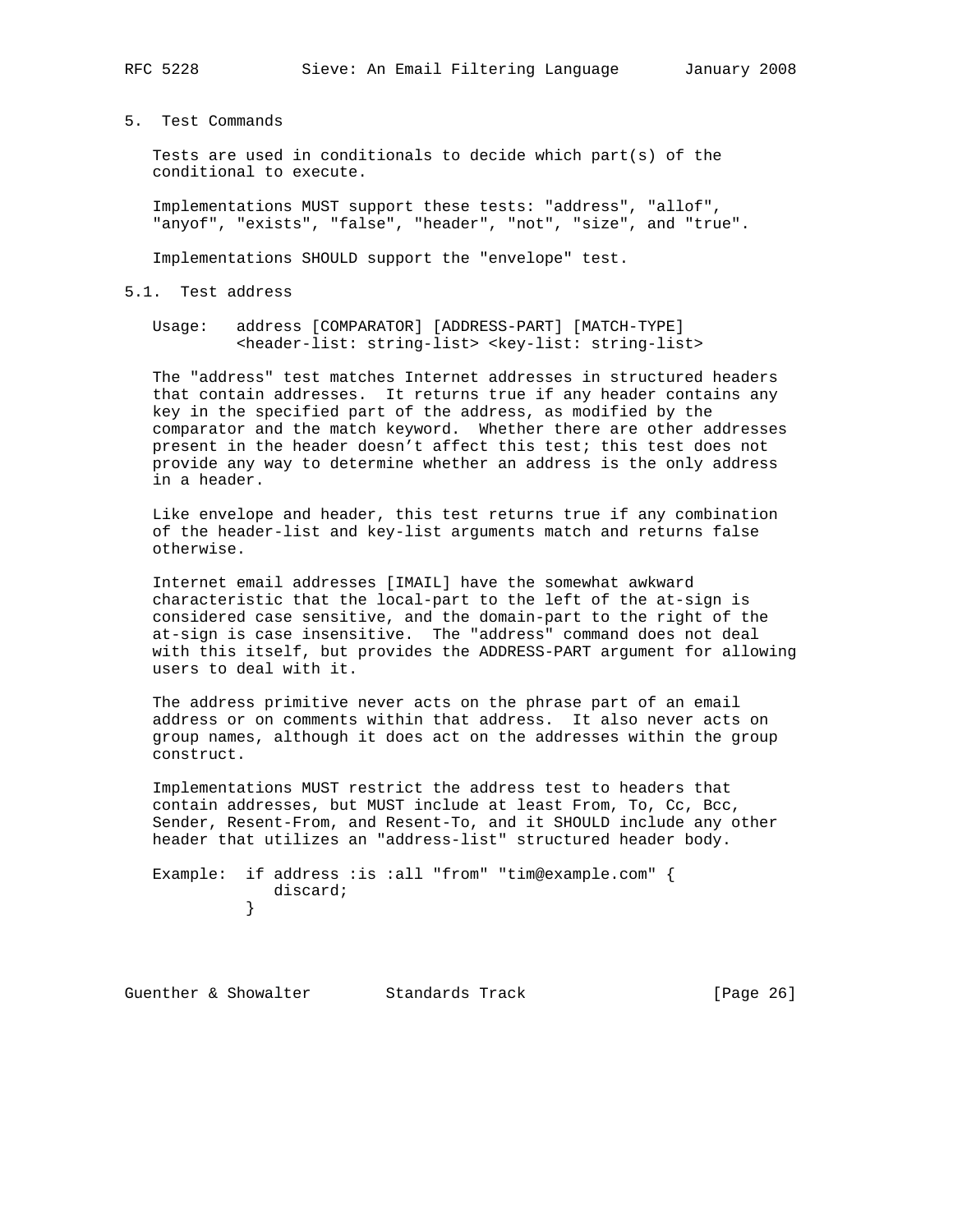5.2. Test allof

Usage: allof <tests: test-list>

The "allof" test performs a logical AND on the tests supplied to it.

 Example: allof (false, false) => false allof (false, true) => false allof (true, true) => true

The allof test takes as its argument a test-list.

5.3. Test anyof

Usage: anyof <tests: test-list>

The "anyof" test performs a logical OR on the tests supplied to it.

 Example: anyof (false, false) => false anyof (false, true) => true anyof (true, true) => true

## 5.4. Test envelope

 Usage: envelope [COMPARATOR] [ADDRESS-PART] [MATCH-TYPE] <envelope-part: string-list> <key-list: string-list>

 The "envelope" test is true if the specified part of the [SMTP] (or equivalent) envelope matches the specified key. This specification defines the interpretation of the (case insensitive) "from" and "to" envelope-parts. Additional envelope-parts may be defined by other extensions; implementations SHOULD consider unknown envelope parts an error.

 If one of the envelope-part strings is (case insensitive) "from", then matching occurs against the FROM address used in the SMTP MAIL command. The null reverse-path is matched against as the empty string, regardless of the ADDRESS-PART argument specified.

 If one of the envelope-part strings is (case insensitive) "to", then matching occurs against the TO address used in the SMTP RCPT command that resulted in this message getting delivered to this user. Note that only the most recent TO is available, and only the one relevant to this user.

 The envelope-part is a string list and may contain more than one parameter, in which case all of the strings specified in the key-list are matched against all parts given in the envelope-part list.

Guenther & Showalter Standards Track [Page 27]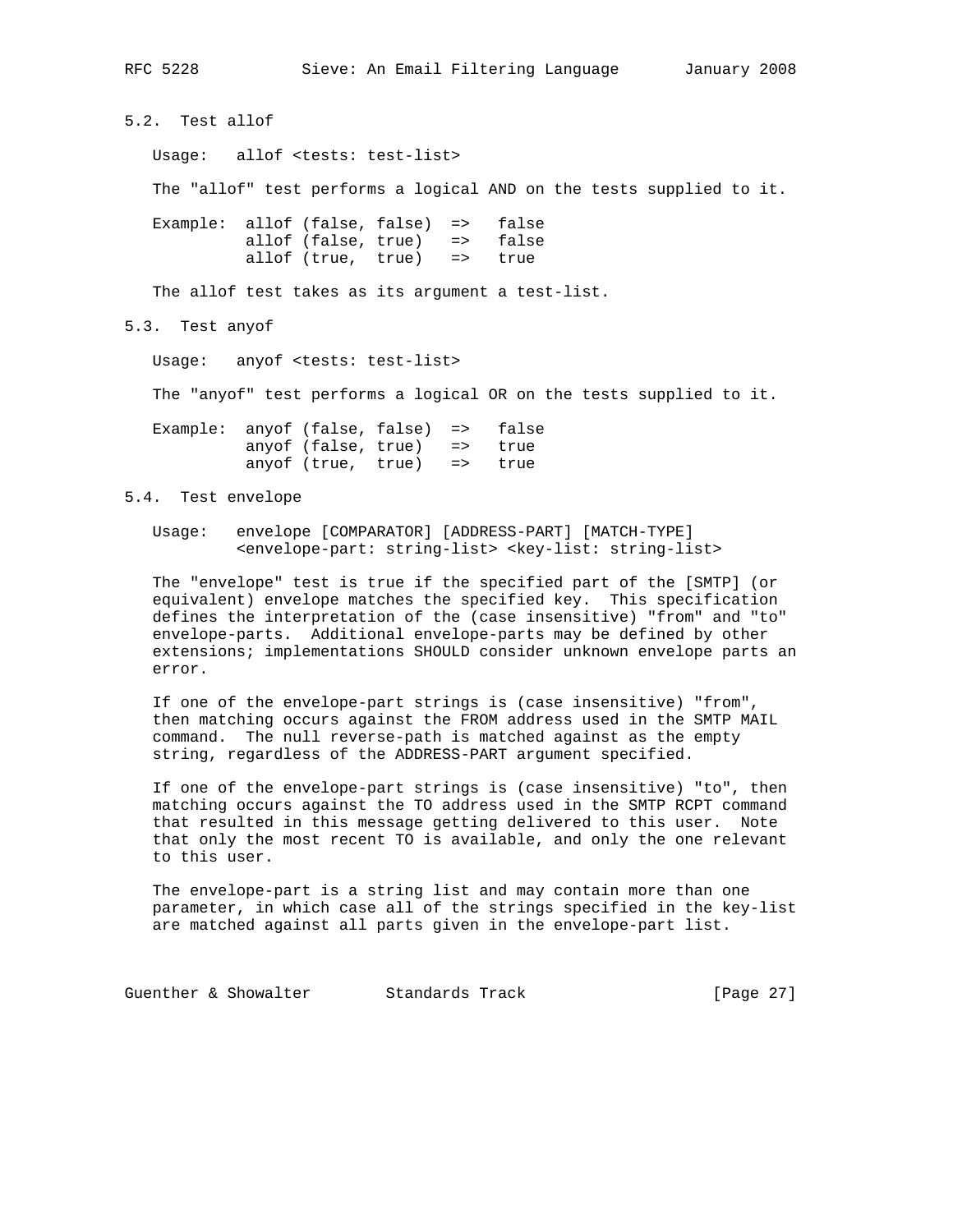Like address and header, this test returns true if any combination of the envelope-part list and key-list arguments match and returns false otherwise.

All tests against envelopes MUST drop source routes.

 If the SMTP transaction involved several RCPT commands, only the data from the RCPT command that caused delivery to this user is available in the "to" part of the envelope.

 If a protocol other than SMTP is used for message transport, implementations are expected to adapt this command appropriately.

 The envelope command is optional. Implementations SHOULD support it, but the necessary information may not be available in all cases. The capability string for use with the require command is "envelope".

 Example: require "envelope"; if envelope :all :is "from" "tim@example.com" { discard; }

5.5. Test exists

Usage: exists <header-names: string-list>

 The "exists" test is true if the headers listed in the header-names argument exist within the message. All of the headers must exist or the test is false.

 The following example throws out mail that doesn't have a From header and a Date header.

 Example: if not exists ["From","Date"] { discard;<br>} }

5.6. Test false

Usage: false

The "false" test always evaluates to false.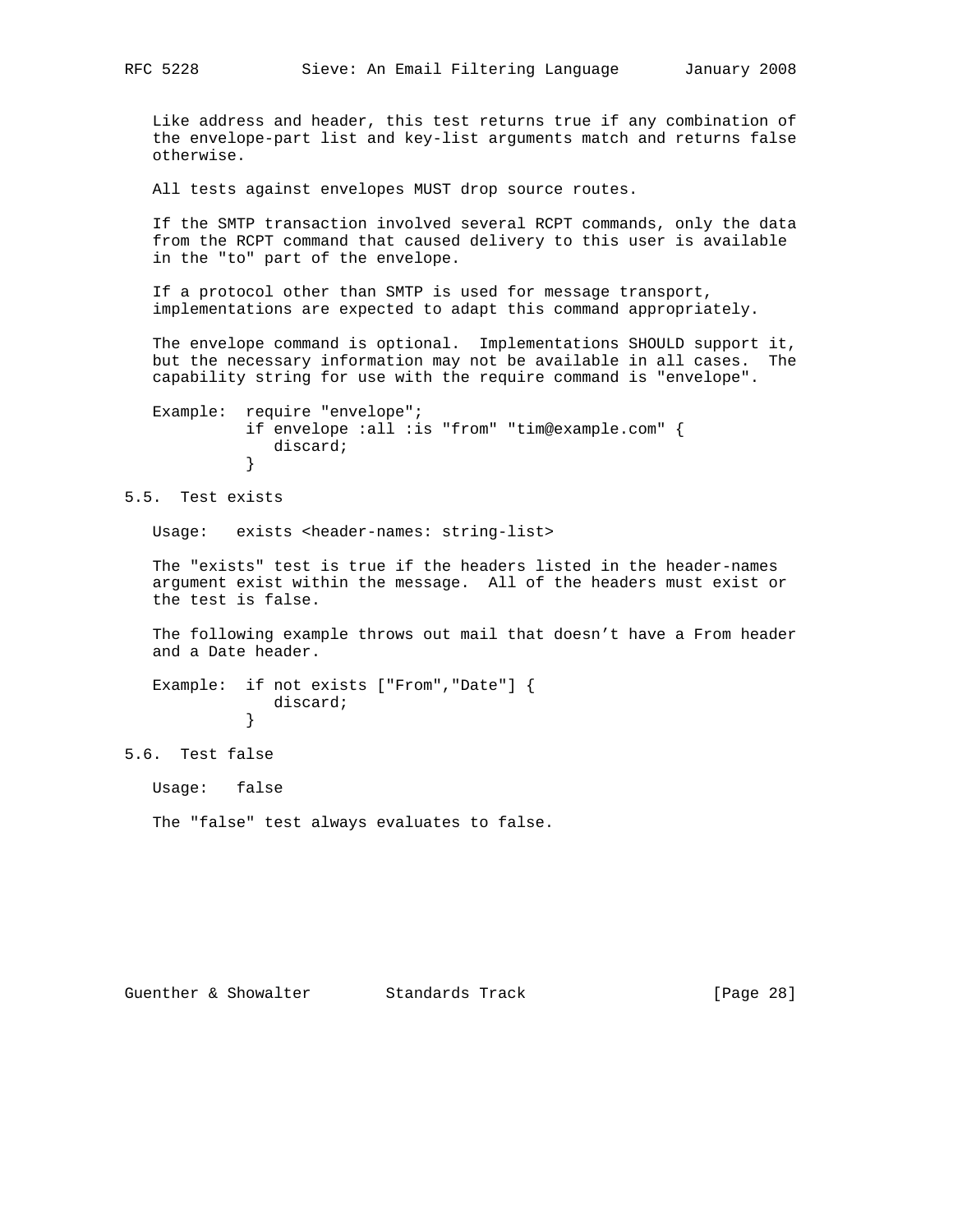# 5.7. Test header

 Usage: header [COMPARATOR] [MATCH-TYPE] <header-names: string-list> <key-list: string-list>

 The "header" test evaluates to true if the value of any of the named headers, ignoring leading and trailing whitespace, matches any key. The type of match is specified by the optional match argument, which defaults to ":is" if not specified, as specified in section 2.6.

 Like address and envelope, this test returns true if any combination of the header-names list and key-list arguments match and returns false otherwise.

 If a header listed in the header-names argument exists, it contains the empty key (""). However, if the named header is not present, it does not match any key, including the empty key. So if a message contained the header

X-Caffeine: C8H10N4O2

these tests on that header evaluate as follows:

 header :is ["X-Caffeine"] [""] => false header :contains ["X-Caffeine"] [""] => true

 Testing whether a given header is either absent or doesn't contain any non-whitespace characters can be done using a negated "header" test:

not header :matches "Cc" "?\*"

5.8. Test not

Usage: not <test1: test>

 The "not" test takes some other test as an argument, and yields the opposite result. "not false" evaluates to "true" and "not true" evaluates to "false".

5.9. Test size

Usage: size <":over" / ":under"> <limit: number>

 The "size" test deals with the size of a message. It takes either a tagged argument of ":over" or ":under", followed by a number representing the size of the message.

Guenther & Showalter Standards Track [Page 29]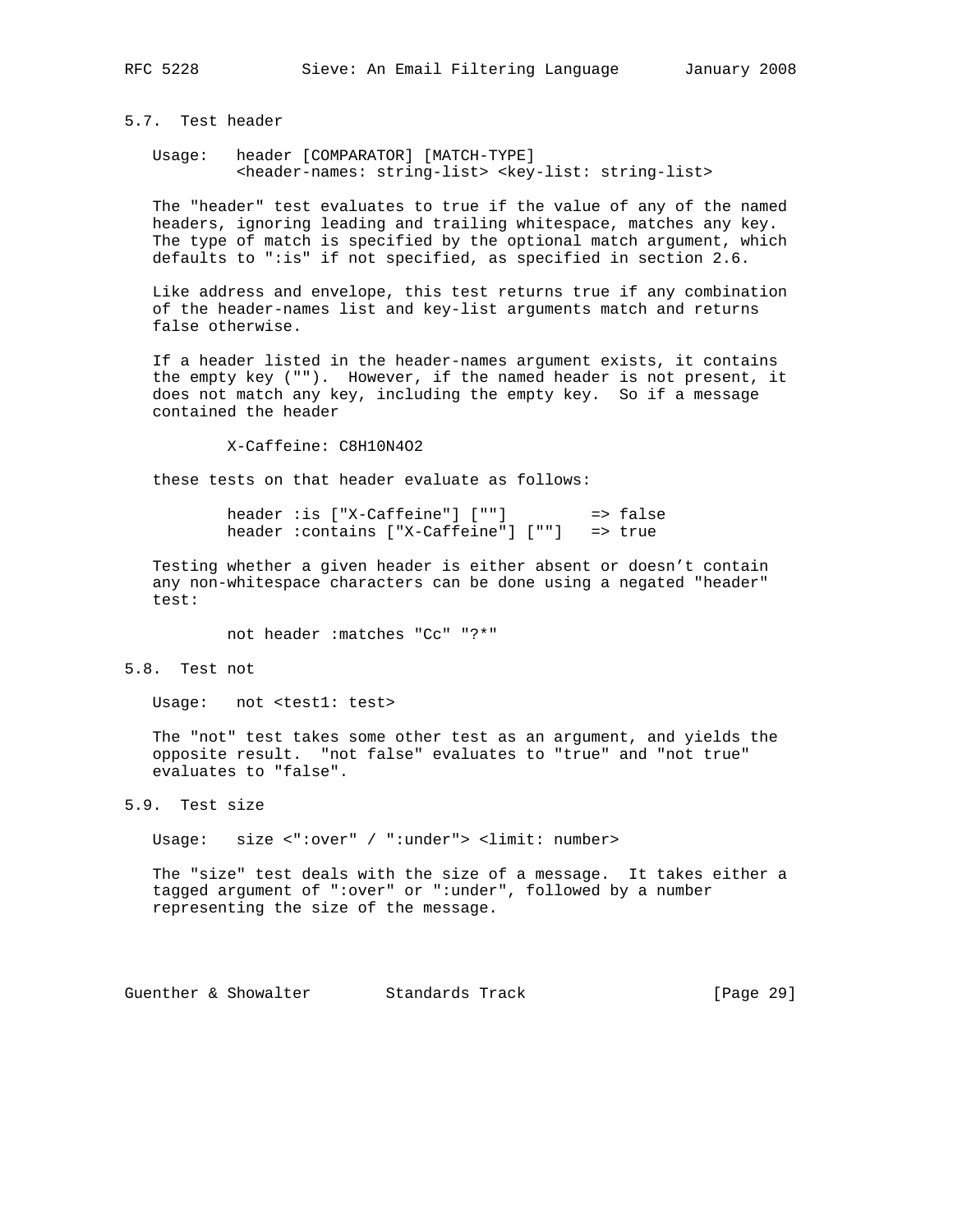If the argument is ":over", and the size of the message is greater than the number provided, the test is true; otherwise, it is false.

 If the argument is ":under", and the size of the message is less than the number provided, the test is true; otherwise, it is false.

 Exactly one of ":over" or ":under" must be specified, and anything else is an error.

 The size of a message is defined to be the number of octets in the [IMAIL] representation of the message.

 Note that for a message that is exactly 4,000 octets, the message is neither ":over" nor ":under" 4000 octets.

5.10. Test true

Usage: true

The "true" test always evaluates to true.

## 6. Extensibility

 New control commands, actions, and tests can be added to the language. Sites must make these features known to their users; this document does not define a way to discover the list of extensions supported by the server.

 Any extensions to this language MUST define a capability string that uniquely identifies that extension. Capability string are case sensitive; for example, "foo" and "FOO" are different capabilities. If a new version of an extension changes the functionality of a previously defined extension, it MUST use a different name. Extensions may register a set of related capabilities by registering just a unique prefix for them. The "comparator-" prefix is an example of this. The prefix MUST end with a "-" and MUST NOT overlap any existing registrations.

 In a situation where there is a script submission protocol and an extension advertisement mechanism aware of the details of this language, scripts submitted can be checked against the mail server to prevent use of an extension that the server does not support.

 Extensions MUST state how they interact with constraints defined in section 2.10, e.g., whether they cancel the implicit keep, and which actions they are compatible and incompatible with. Extensions MUST NOT change the behavior of the "require" control command or alter the interpretation of the argument to the "require" control.

Guenther & Showalter Standards Track [Page 30]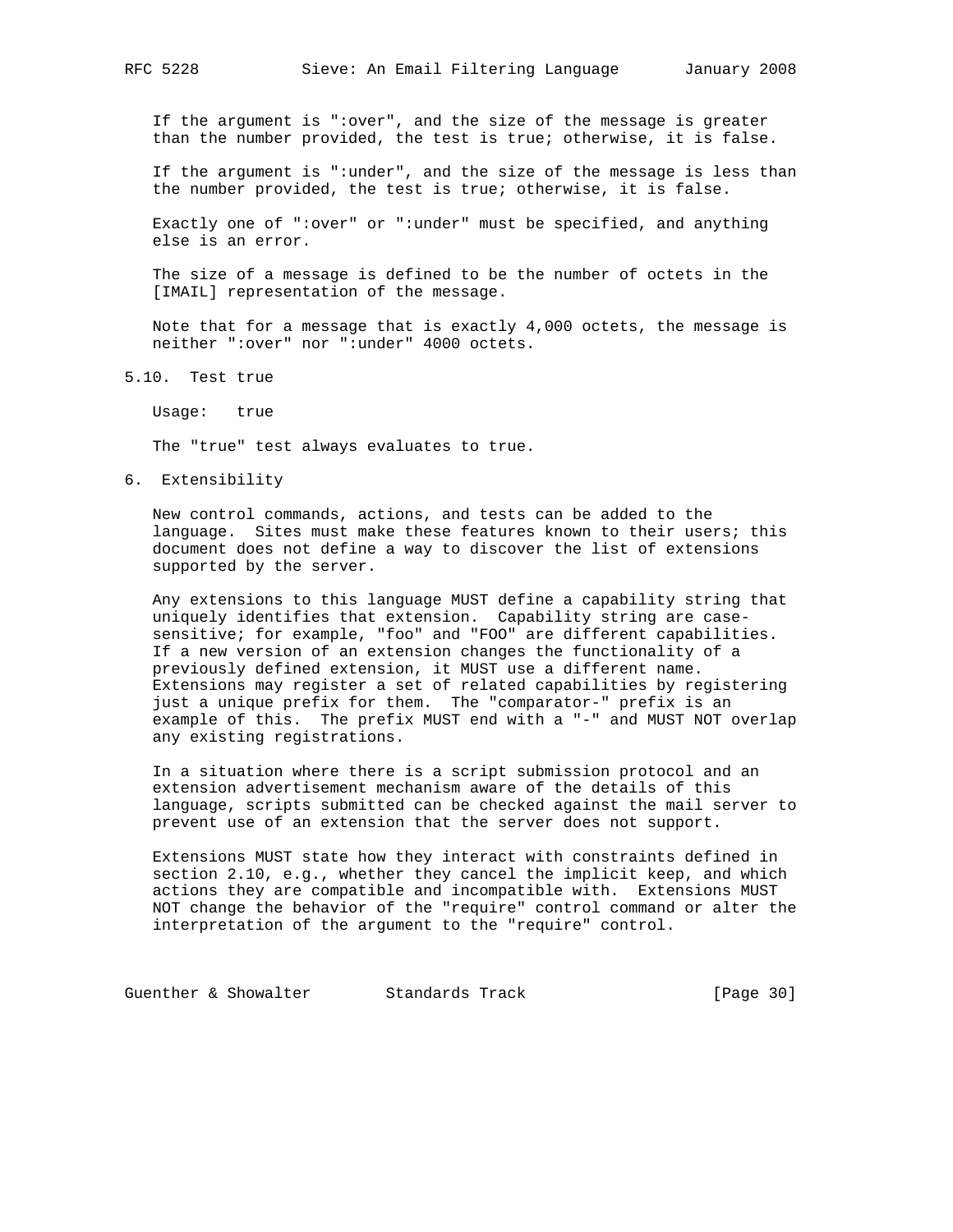Extensions that can submit new email messages or otherwise generate new protocol requests MUST consider loop suppression, at least to document any security considerations.

6.1. Capability String

 Capability strings are typically short strings describing what capabilities are supported by the server.

 Capability strings beginning with "vnd." represent vendor-defined extensions. Such extensions are not defined by Internet standards or RFCs, but are still registered with IANA in order to prevent conflicts. Extensions starting with "vnd." SHOULD be followed by the name of the vendor and product, such as "vnd.acme.rocket-sled".

The following capability strings are defined by this document:

 encoded-character The string "encoded-character" indicates that the implementation supports the interpretation of  $"\$$ {hex:...}" and "\${unicode:...}" in strings.

- envelope The string "envelope" indicates that the implementation supports the "envelope" command.
- fileinto The string "fileinto" indicates that the implementation supports the "fileinto" command.
- comparator- The string "comparator-elbonia" is provided if the implementation supports the "elbonia" comparator. Therefore, all implementations have at least the "comparator-i;octet" and "comparator-i;ascii-casemap" capabilities. However, these comparators may be used without being declared with require.

# 6.2. IANA Considerations

 In order to provide a standard set of extensions, a registry is maintained by IANA. This registry contains both vendor-controlled capability names (beginning with "vnd.") and IETF-controlled capability names. Vendor-controlled capability names may be registered on a first-come, first-served basis, by applying to IANA with the form in the following section. Registration of capability prefixes that do not begin with "vnd." REQUIRES a standards track or IESG-approved experimental RFC.

 Extensions designed for interoperable use SHOULD use IETF-controlled capability names.

Guenther & Showalter Standards Track [Page 31]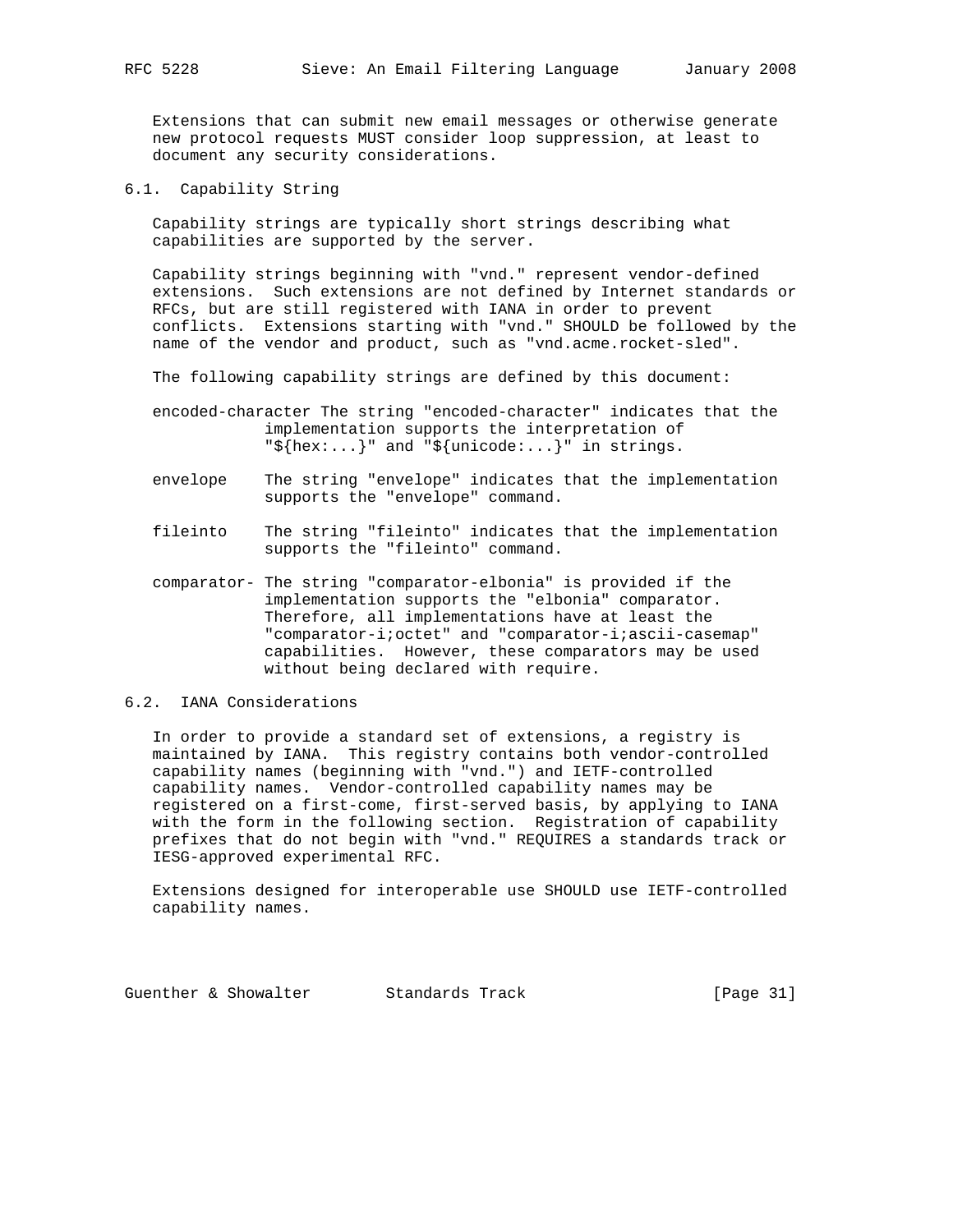6.2.1. Template for Capability Registrations

 The following template is to be used for registering new Sieve extensions with IANA.

 To: iana@iana.org Subject: Registration of new Sieve extension

 Capability name: [the string for use in the 'require' statement] Description: [a brief description of what the extension adds or changes] RFC number: [for extensions published as RFCs] Contact address: [email and/or physical address to contact for additional information]

## 6.2.2. Handling of Existing Capability Registrations

 In order to bring the existing capability registrations in line with the new template, IANA has modified each as follows:

- 1. The "capability name" and "capability arguments" fields have been eliminated
- 2. The "capability keyword" field have been renamed to "Capability name"
- 3. An empty "Description" field has been added
- 4. The "Standards Track/IESG-approved experimental RFC number" field has been renamed to "RFC number"
- 5. The "Person and email address to contact for further information" field should be renamed to "Contact address"

## 6.2.3. Initial Capability Registrations

 This RFC updates the following entries in the IANA registry for Sieve extensions.

 Capability name: encoded-character Description: changes the interpretation of strings to allow arbitrary octets and Unicode characters to be represented using US-ASCII RFC number: RFC 5228 (Sieve base spec) Contact address: The Sieve discussion list <ietf-mta-filters@imc.org> Capability name: fileinto Description: adds the 'fileinto' action for delivering to a mailbox other than the default RFC number: RFC 5228 (Sieve base spec)

Contact address: The Sieve discussion list <ietf-mta-filters@imc.org>

Guenther & Showalter Standards Track [Page 32]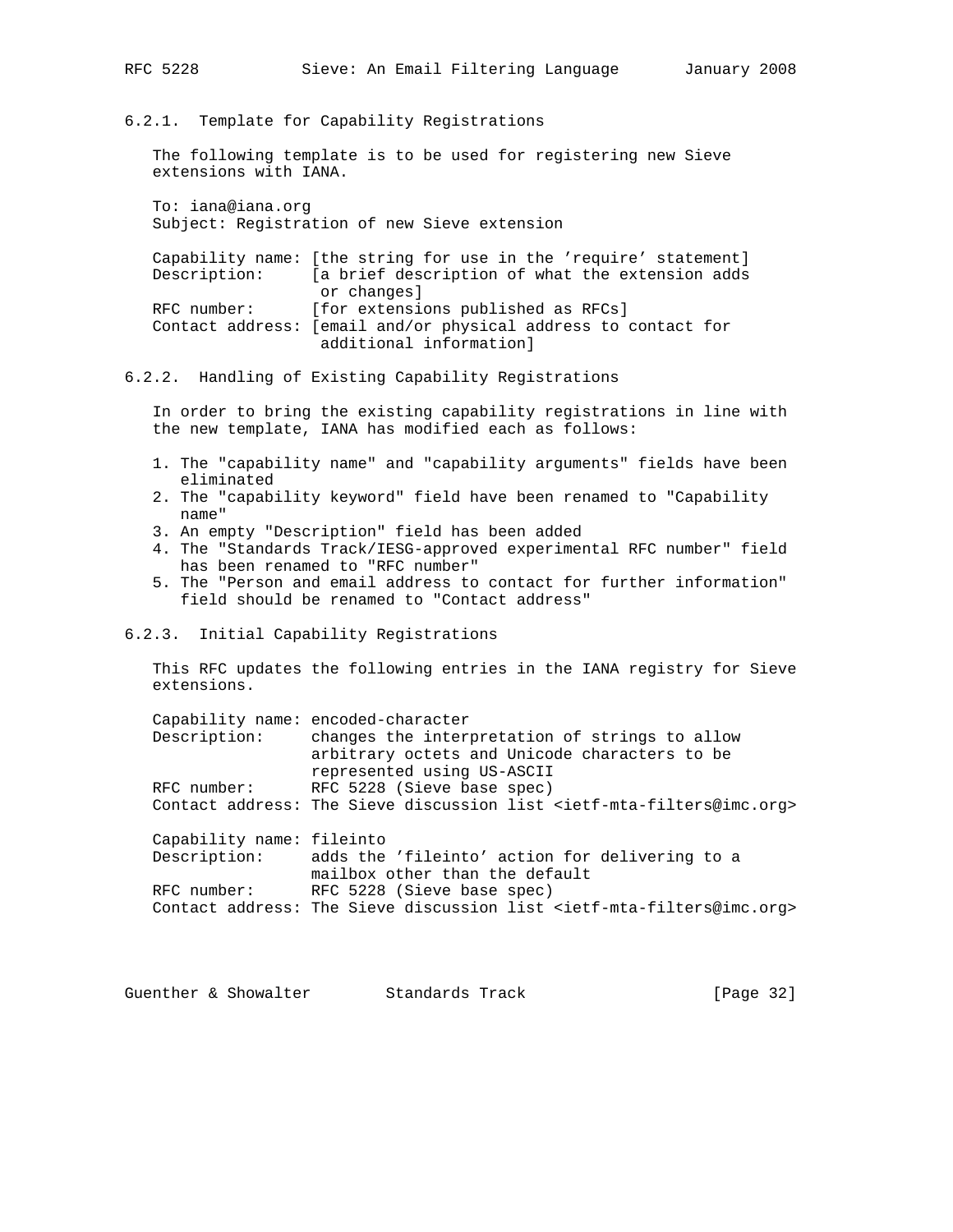Capability name: envelope Description: adds the 'envelope' test for testing the message transport sender and recipient address RFC number: RFC 5228 (Sieve base spec) Contact address: The Sieve discussion list <ietf-mta-filters@imc.org> Capability name: comparator-\* (anything starting with "comparator-") Description: adds the indicated comparator for use with the :comparator argument RFC number: RFC 5228 (Sieve base spec) and [COLLATION] Contact address: The Sieve discussion list <ietf-mta-filters@imc.org>

## 6.3. Capability Transport

 A method of advertising which capabilities an implementation supports is difficult due to the wide range of possible implementations. Such a mechanism, however, should have the property that the implementation can advertise the complete set of extensions that it supports.

7. Transmission

The [MIME] type for a Sieve script is "application/sieve".

 The registration of this type for RFC 2048 requirements is updated as follows:

Subject: Registration of MIME media type application/sieve

 MIME media type name: application MIME subtype name: sieve Required parameters: none Optional parameters: none Encoding considerations: Most Sieve scripts will be textual, written in UTF-8. When non-7bit characters are used, quoted-printable is appropriate for transport systems that require 7bit encoding. Security considerations: Discussed in section 10 of this RFC. Interoperability considerations: Discussed in section 2.10.5 of this RFC. Published specification: this RFC. Applications that use this media type: sieve-enabled mail servers and clients Additional information: Magic number(s): File extension(s): .siv .sieve Macintosh File Type Code(s):

Guenther & Showalter Standards Track [Page 33]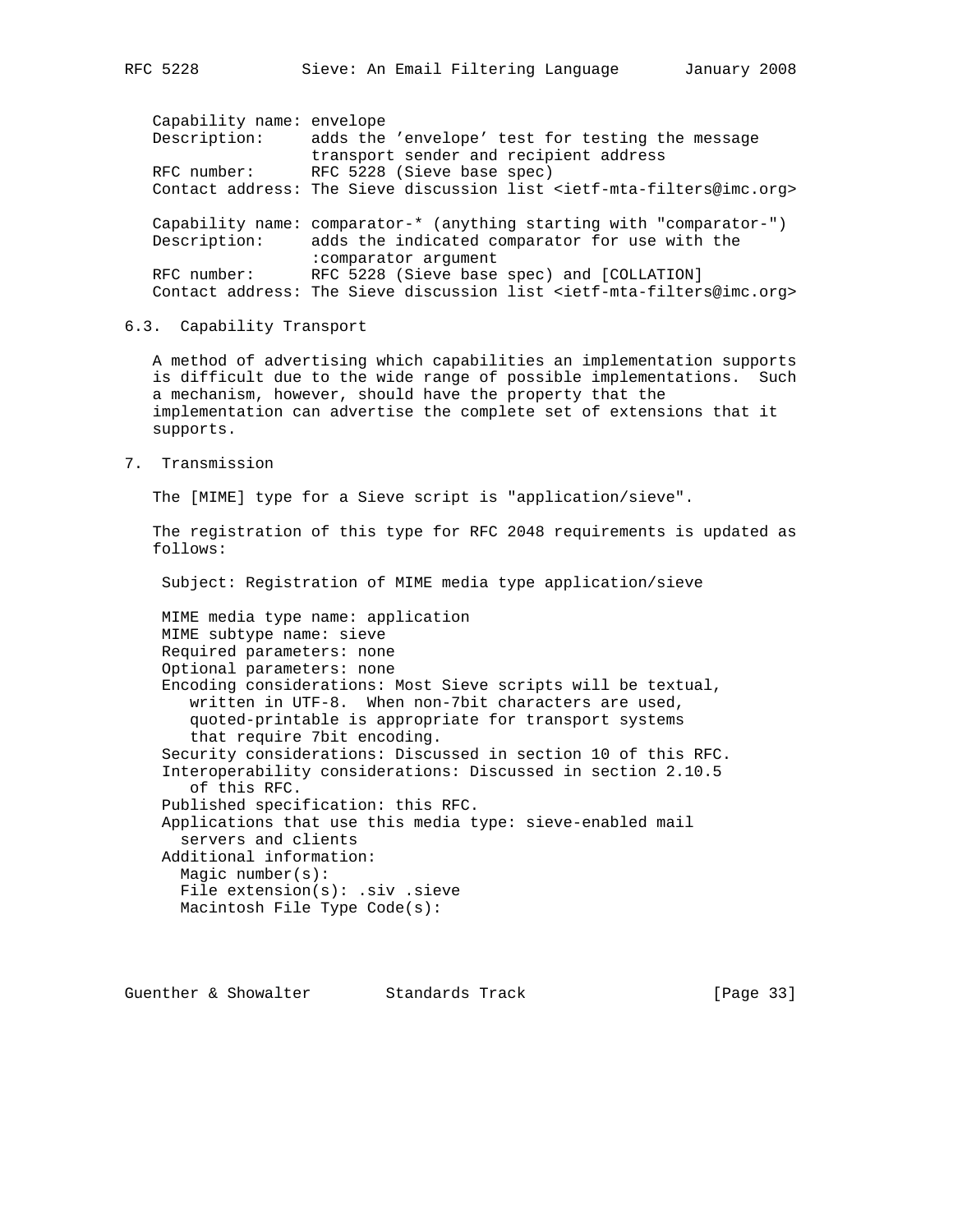Person & email address to contact for further information: See the discussion list at ietf-mta-filters@imc.org. Intended usage: COMMON Author/Change controller: The SIEVE WG, delegated by the IESG.

8. Parsing

 The Sieve grammar is separated into tokens and a separate grammar as most programming languages are. Additional rules are supplied here for common arguments to various language facilities.

# 8.1. Lexical Tokens

 Sieve scripts are encoded in UTF-8. The following assumes a valid UTF-8 encoding; special characters in Sieve scripts are all US-ASCII.

The following are tokens in Sieve:

- identifiers
- tags
- numbers
- quoted strings
- multi-line strings
- other separators

 Identifiers, tags, and numbers are case-insensitive, while quoted strings and multi-line strings are case-sensitive.

 Blanks, horizontal tabs, CRLFs, and comments ("whitespace") are ignored except as they separate tokens. Some whitespace is required to separate otherwise adjacent tokens and in specific places in the multi-line strings. CR and LF can only appear in CRLF pairs.

 The other separators are single individual characters and are mentioned explicitly in the grammar.

 The lexical structure of sieve is defined in the following grammar (as described in [ABNF]):

bracket-comment =  $*/*$ " \*not-star 1\*STAR \*(not-star-slash \*not-star 1\*STAR) "/" ; No \*/ allowed inside a comment. ; (No \* is allowed unless it is the last ; character, or unless it is followed by a ; character that isn't a slash.)

Guenther & Showalter Standards Track [Page 34]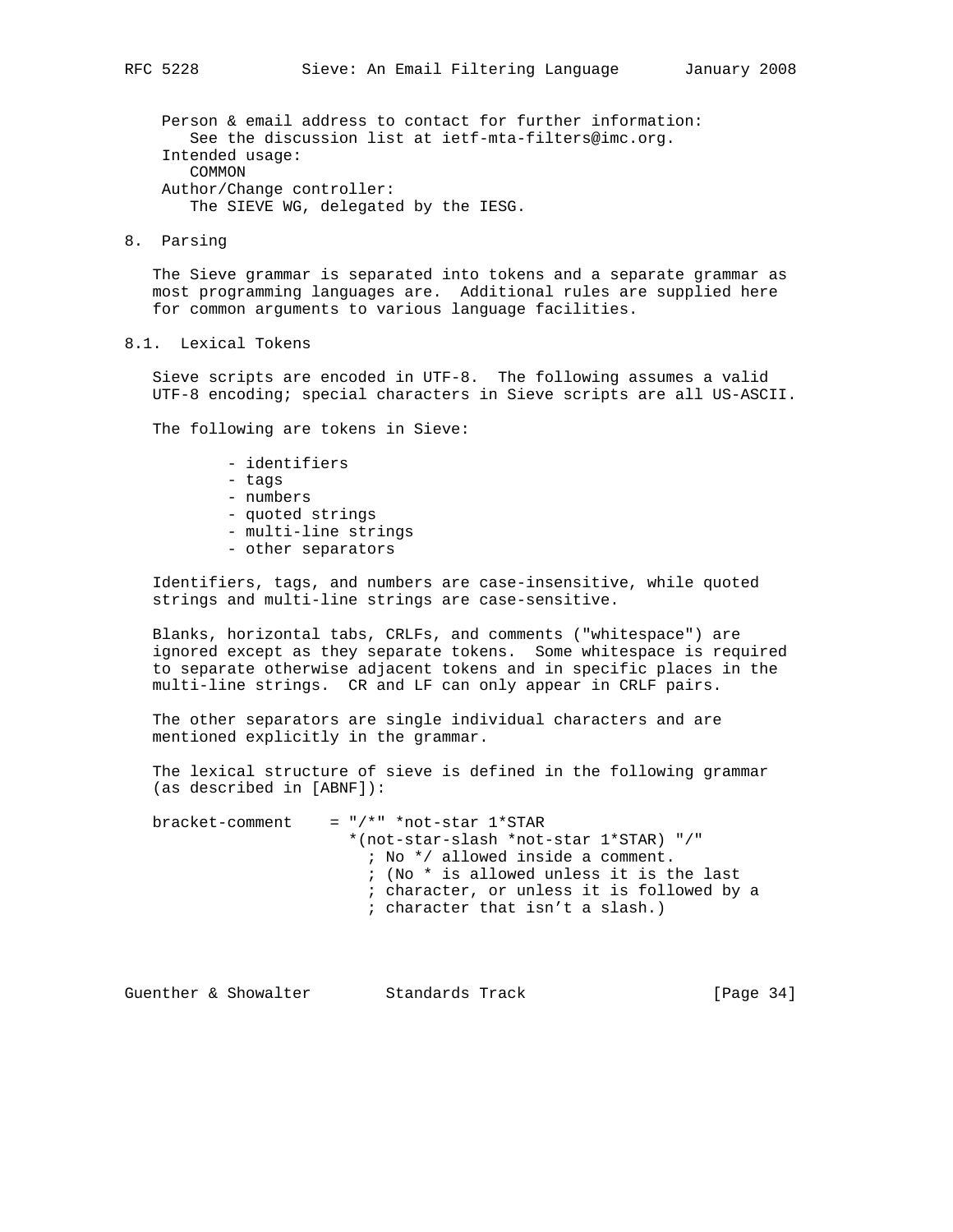| RFC 5228             | Sieve: An Email Filtering Language<br>January 2008                                                                                                             |  |
|----------------------|----------------------------------------------------------------------------------------------------------------------------------------------------------------|--|
| comment              | = bracket-comment / hash-comment                                                                                                                               |  |
| hash-comment         | = "#" *octet-not-crlf CRLF                                                                                                                                     |  |
| identifier           | = (ALPHA / "_") *(ALPHA / DIGIT / "_")                                                                                                                         |  |
| multi-line           | $=$ "text:" * (SP / HTAB) (hash-comment / CRLF)<br>*(multiline-literal / multiline-dotstart)<br>"." CRLF                                                       |  |
|                      | multiline-literal = [ octet-not-period *octet-not-crlf ] CRLF                                                                                                  |  |
|                      | multiline-dotstart = "." 1*octet-not-crlf CRLF<br>; A line containing only "." ends the<br>; multi-line. Remove a leading '.' if<br>; followed by another '.'. |  |
| not-star             | = CRLF / $8x01-09$ / $8x0B-0C$ / $8x0E-29$ / $8x2B-FF$<br>; either a CRLF pair, OR a single octet<br>; other than NUL, CR, LF, or star                         |  |
| not-star-slash       | = CRLF / $8x01-09$ / $8x0B-0C$ / $8x0E-29$ / $8x2B-2E$ /<br>$8x30-FF$<br>; either a CRLF pair, OR a single octet<br>; other than NUL, CR, LF, star, or slash   |  |
| number               | $= 1*Diff$ [ QUANTIFIER ]                                                                                                                                      |  |
| octet-not-crlf       | $=$ $x01-09$ / $x0B-0C$ / $x0E-FF$<br>; a single octet other than NUL, CR, or LF                                                                               |  |
|                      | octet-not-period = %x01-09 / %x0B-0C / %x0E-2D / %x2F-FF<br>; a single octet other than NUL,<br>; CR, LF, or period                                            |  |
|                      | octet-not-qspecial = $x01-09$ / $x0B-0C$ / $x0E-21$ / $x23-5B$ / $x5D-FF$<br>; a single octet other than NUL,<br>; CR, LF, double-quote, or backslash          |  |
| OUANTIFIER           | $= "K" / "M" / "G"$                                                                                                                                            |  |
| quoted-other         | = "\" octet-not-qspecial<br>; represents just the octet-no-qspecial<br>; character. SHOULD NOT be used                                                         |  |
| quoted-safe          | = CRLF / octet-not-qspecial<br>; either a CRLF pair, OR a single octet other<br>; than NUL, CR, LF, double-quote, or backslash                                 |  |
| Guenther & Showalter | Standards Track<br>[Page 35]                                                                                                                                   |  |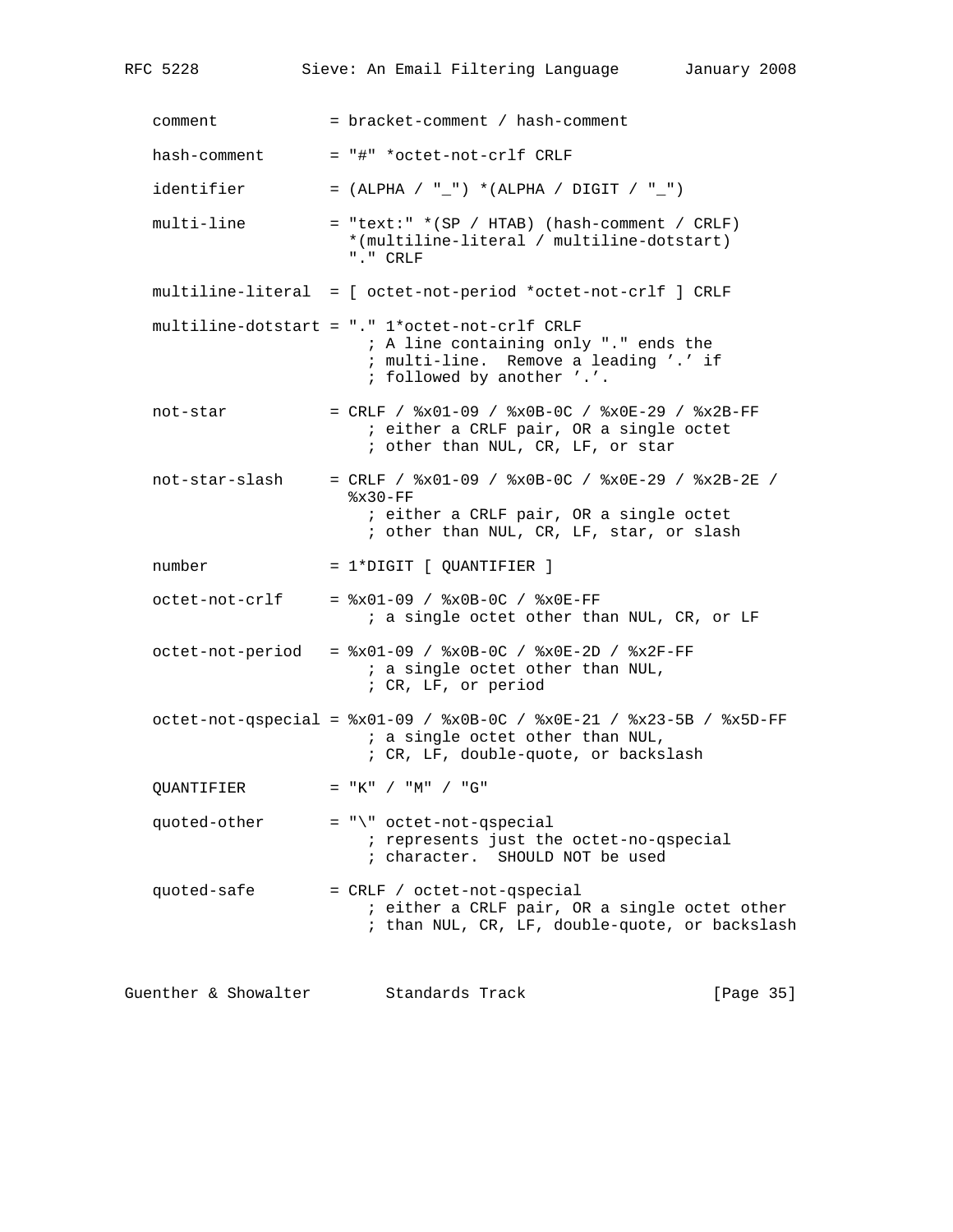| RFC 5228       | Sieve: An Email Filtering Language<br>January 2008                           |
|----------------|------------------------------------------------------------------------------|
| quoted-special | $= "\\ " (DOUOTE / "\\ " )$<br>; represents just a double-quote or backslash |
| quoted-string  | = DOUOTE quoted-text DOUOTE                                                  |
| quoted-text    | = *(quoted-safe / quoted-special / quoted-other)                             |
| STAR           | $= 11*11$                                                                    |
| tag            | $= " : " identifier$                                                         |
| white-space    | $= 1*(SP / CRLF / HTAB) / comment$                                           |

8.2. Grammar

 The following is the grammar of Sieve after it has been lexically interpreted. No whitespace or comments appear below. The start symbol is "start".

|                         | $argument = string-list / number / tag$                                                                                                     |
|-------------------------|---------------------------------------------------------------------------------------------------------------------------------------------|
|                         | $arguments = *argument [ test / test-list ]$                                                                                                |
| block                   | $=$ " $\{$ " commands " $\}$ "                                                                                                              |
| command                 | = identifier arguments $('':' / block)$                                                                                                     |
| $commands = *command$   |                                                                                                                                             |
| start                   | = commands                                                                                                                                  |
| string                  | = quoted-string / multi-line                                                                                                                |
|                         | string-list = $\lceil \cdot \rceil$ string *("," string) "]" / string<br>; if there is only a single string, the brackets<br>; are optional |
| test                    | = identifier arguments                                                                                                                      |
|                         | test-list = $"(" test * ("," test) ")"$                                                                                                     |
| 8.3. Statement Elements |                                                                                                                                             |
|                         | These elements are sellested from the "Cyntax" sestions elsewhere in                                                                        |

 These elements are collected from the "Syntax" sections elsewhere in this document, and are provided here in [ABNF] syntax so that they can be modified by extensions.

ADDRESS-PART = ":localpart" / ":domain" / ":all"

Guenther & Showalter Standards Track [Page 36]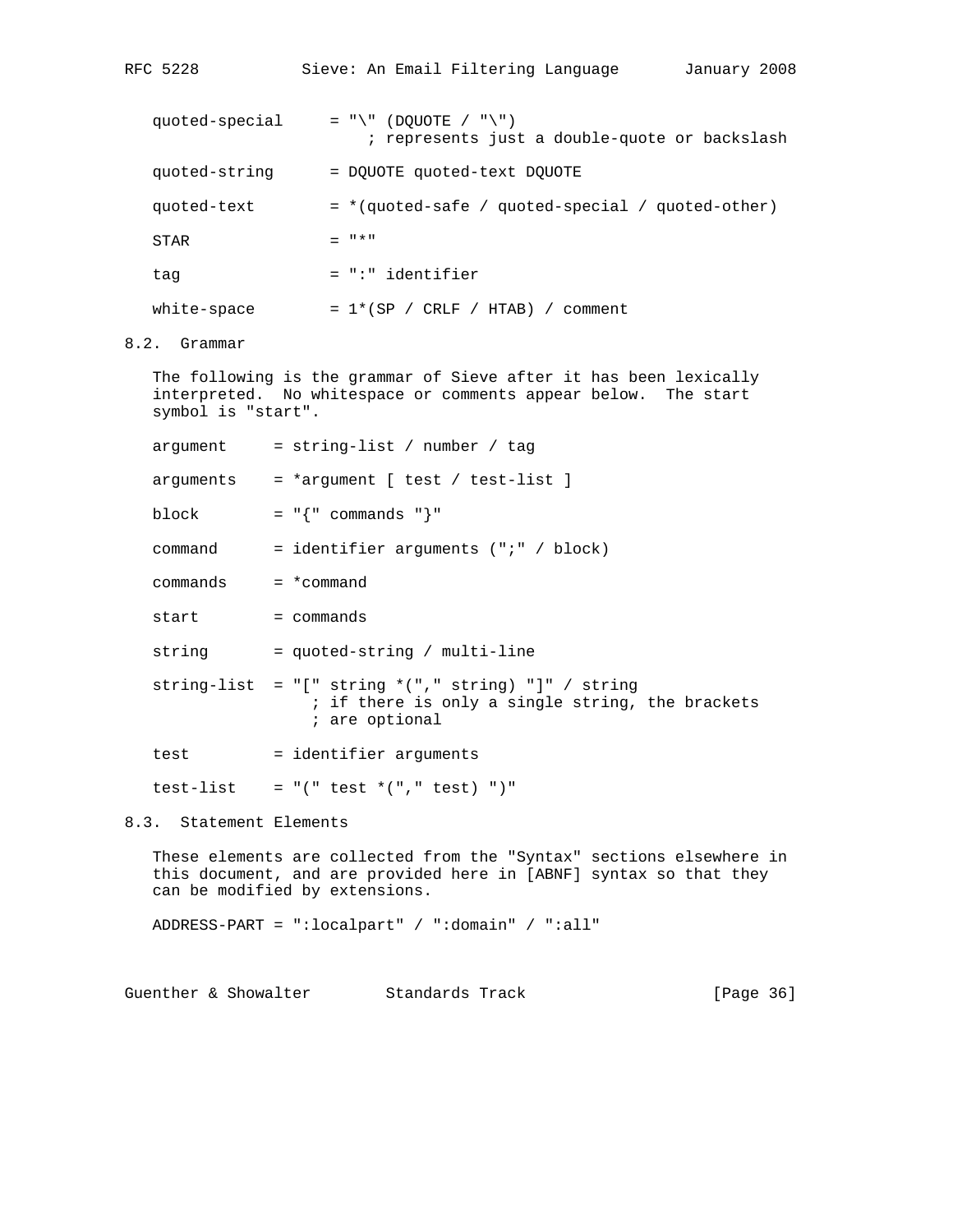```
RFC 5228 Sieve: An Email Filtering Language January 2008
   COMPARATOR = ":comparator" string
  MATCH-TYPE = ":is" / ":contains" / ":matches"
9. Extended Example
   The following is an extended example of a Sieve script. Note that it
   does not make use of the implicit keep.
    #
    # Example Sieve Filter
    # Declare any optional features or extension used by the script
    #
    require ["fileinto"];
    #
    # Handle messages from known mailing lists
    # Move messages from IETF filter discussion list to filter mailbox
    #
    if header :is "Sender" "owner-ietf-mta-filters@imc.org"
\{ fileinto "filter"; # move to "filter" mailbox
 }
     #
     # Keep all messages to or from people in my company
     #
    elsif address :DOMAIN :is ["From", "To"] "example.com"
            {
           keep; \qquad # keep in "In" mailbox
 }
 #
     # Try and catch unsolicited email. If a message is not to me,
     # or it contains a subject known to be spam, file it away.
    #
    elsif anyof (NOT address :all :contains
                  ["To", "Cc", "Bcc"] "me@example.com",
                 header :matches "subject"
                  ["*make*money*fast*", "*university*dipl*mas*"])
\{ fileinto "spam"; # move to "spam" mailbox
 }
    else
\{ # Move all other (non-company) mail to "personal"
            # mailbox.
            fileinto "personal";
 }
```
Guenther & Showalter Standards Track [Page 37]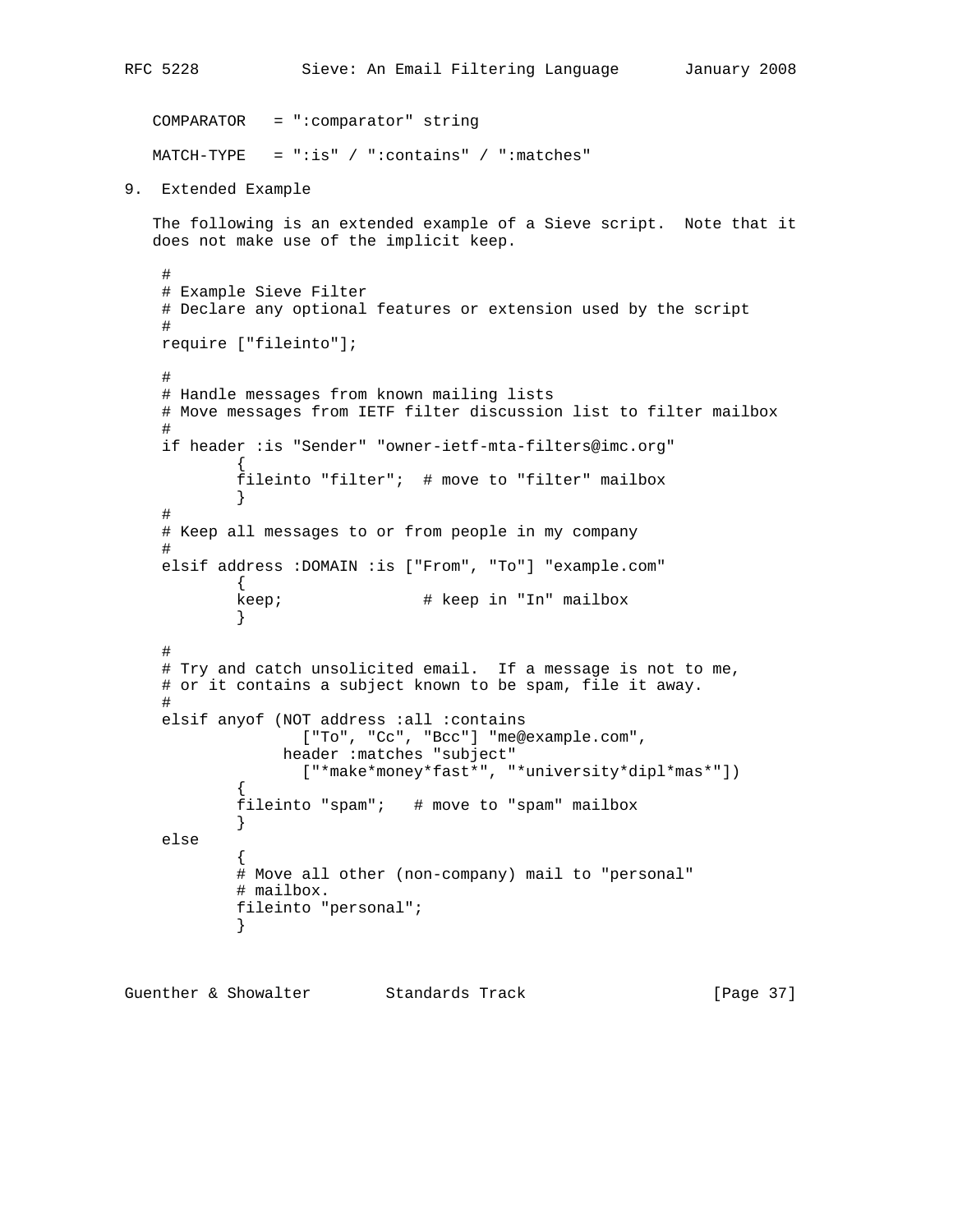## 10. Security Considerations

 Users must get their mail. It is imperative that whatever implementations use to store the user-defined filtering scripts protect them from unauthorized modification, to preserve the integrity of the mail system. An attacker who can modify a script can cause mail to be discarded, rejected, or forwarded to an unauthorized recipient. In addition, it's possible that Sieve scripts might expose private information, such as mailbox names, or email addresses of favored (or disfavored) correspondents. Because of that, scripts SHOULD also be protected from unauthorized retrieval.

 Several commands, such as "discard", "redirect", and "fileinto", allow for actions to be taken that are potentially very dangerous.

 Use of the "redirect" command to generate notifications may easily overwhelm the target address, especially if it was not designed to handle large messages.

 Allowing a single script to redirect to multiple destinations can be used as a means of amplifying the number of messages in an attack. Moreover, if loop detection is not properly implemented, it may be possible to set up exponentially growing message loops. Accordingly, Sieve implementations:

- (1) MUST implement facilities to detect and break message loops. See section 6.2 of [SMTP] for additional information on basic loop detection strategies.
- (2) MUST provide the means for administrators to limit the ability of users to abuse redirect. In particular, it MUST be possible to limit the number of redirects a script can perform. Additionally, if no use cases exist for using redirect to multiple destinations, this limit SHOULD be set to 1. Additional limits, such as the ability to restrict redirect to local users, MAY also be implemented.
- (3) MUST provide facilities to log use of redirect in order to facilitate tracking down abuse.
- (4) MAY use script analysis to determine whether or not a given script can be executed safely. While the Sieve language is sufficiently complex that full analysis of all possible scripts is computationally infeasible, the majority of real-world scripts are amenable to analysis. For example, an implementation might

Guenther & Showalter Standards Track [Page 38]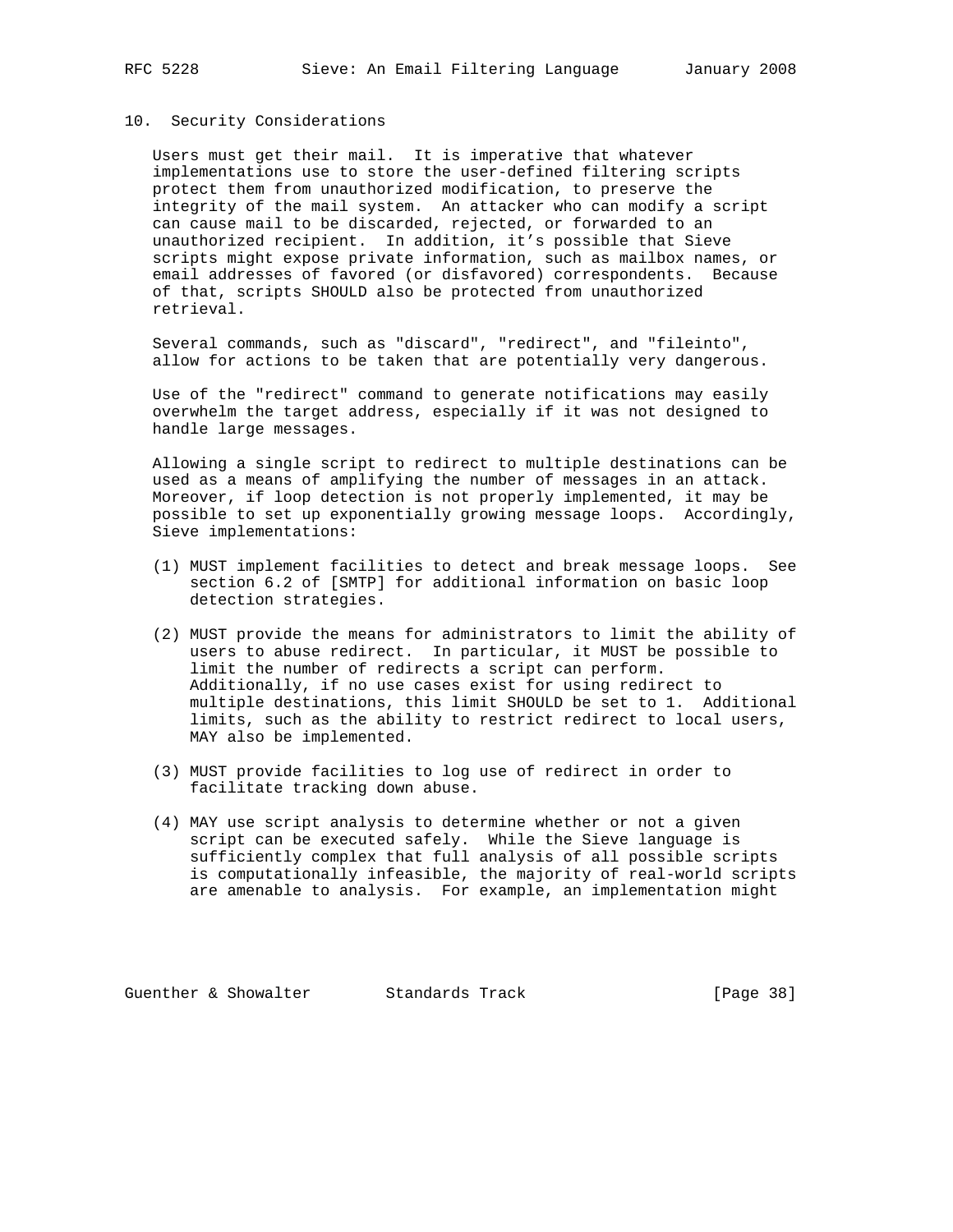allow scripts that it has determined are safe to run unhindered, block scripts that are potentially problematic, and subject unclassifiable scripts to additional auditing and logging.

 Allowing redirects at all may not be appropriate in situations where email accounts are freely available and/or not trackable to a human who can be held accountable for creating message bombs or other abuse.

 As with any filter on a message stream, if the Sieve implementation and the mail agents 'behind' Sieve in the message stream differ in their interpretation of the messages, it may be possible for an attacker to subvert the filter. Of particular note are differences in the interpretation of malformed messages (e.g., missing or extra syntax characters) or those that exhibit corner cases (e.g., NUL octets encoded via [MIME3]).

## 11. Acknowledgments

 This document has been revised in part based on comments and discussions that took place on and off the SIEVE mailing list. Thanks to Sharon Chisholm, Cyrus Daboo, Ned Freed, Arnt Gulbrandsen, Michael Haardt, Kjetil Torgrim Homme, Barry Leiba, Mark E. Mallett, Alexey Melnikov, Eric Rescorla, Rob Siemborski, and Nigel Swinson for reviews and suggestions.

- 12. Normative References
	- [ABNF] Crocker, D., Ed., and P. Overell, "Augmented BNF for Syntax Specifications: ABNF", RFC 4234, October 2005.
	- [COLLATION] Newman, C., Duerst, M., and A. Gulbrandsen, "Internet Application Protocol Collation Registry", RFC 4790, March 2007.
	- [IMAIL] Resnick, P., Ed., "Internet Message Format", RFC 2822, April 2001.
	- [KEYWORDS] Bradner, S., "Key words for use in RFCs to Indicate Requirement Levels", BCP 14, RFC 2119, March 1997.
	- [MIME] Freed, N. and N. Borenstein, "Multipurpose Internet Mail Extensions (MIME) Part One: Format of Internet Message Bodies", RFC 2045, November 1996.
	- [MIME3] Moore, K., "MIME (Multipurpose Internet Mail Extensions) Part Three: Message Header Extensions for Non-ASCII Text", RFC 2047, November 1996.

Guenther & Showalter Standards Track [Page 39]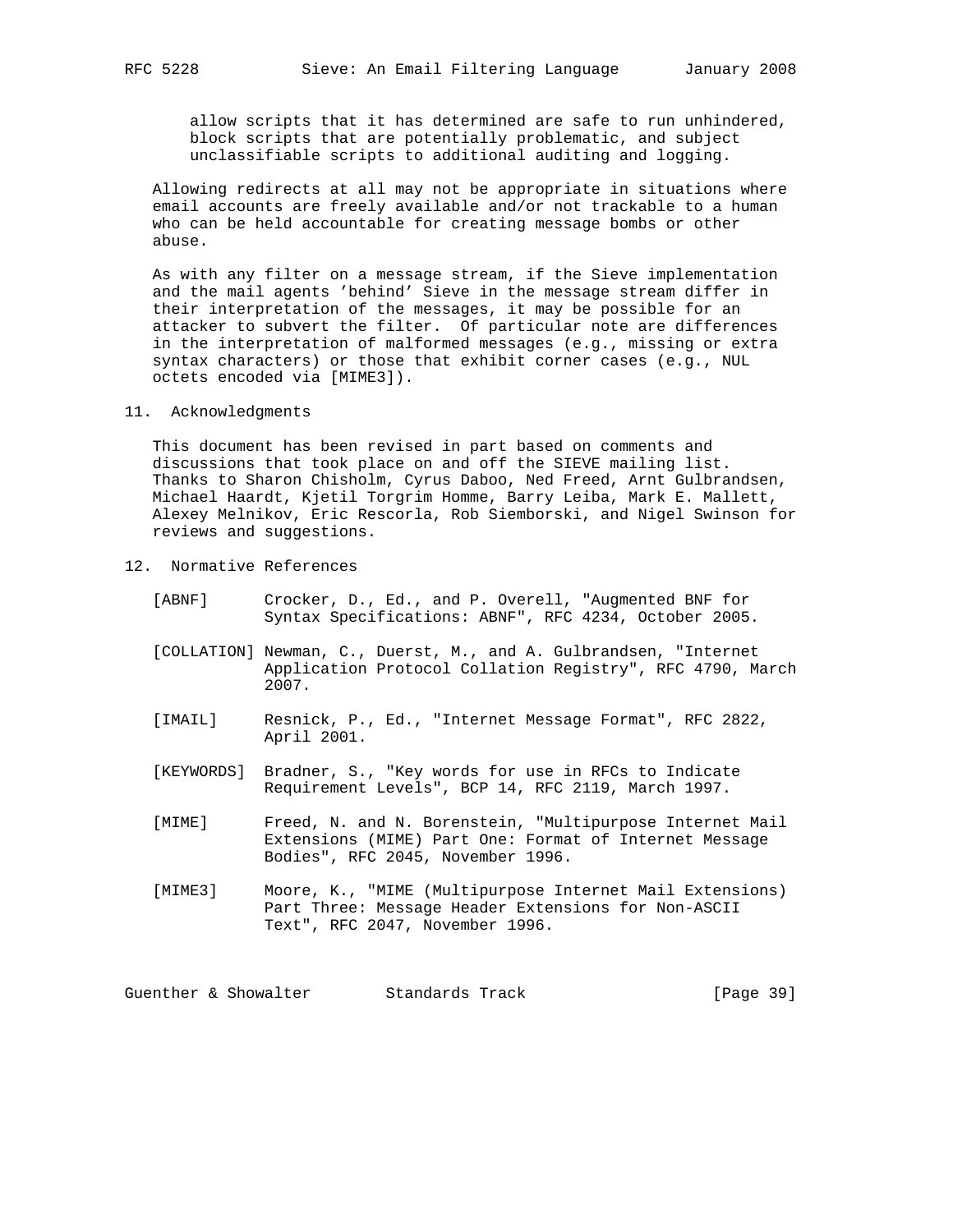- [SMTP] Klensin, J., Ed., "Simple Mail Transfer Protocol", RFC 2821, April 2001.
- [UTF-8] Yergeau, F., "UTF-8, a transformation format of ISO 10646", STD 63, RFC 3629, November 2003.
- 13. Informative References
	- [BINARY-SI] "Standard IEC 60027-2: Letter symbols to be used in electrical technology - Part 2: Telecommunications and electronics", January 1999.
	- [DSN] Moore, K. and G. Vaudreuil, "An Extensible Message Format for Delivery Status Notifications", RFC 3464, January 2003.
	- [FLAMES] Borenstein, N, and C. Thyberg, "Power, Ease of Use, and Cooperative Work in a Practical Multimedia Message System", Int. J. of Man-Machine Studies, April, 1991. Reprinted in Computer-Supported Cooperative Work and Groupware, Saul Greenberg, editor, Harcourt Brace Jovanovich, 1991. Reprinted in Readings in Groupware and Computer-Supported Cooperative Work, Ronald Baecker, editor, Morgan Kaufmann, 1993.
	- [IMAP] Crispin, M., "Internet Message Access Protocol version 4rev1", RFC 3501, March 2003.
	- [MDN] Hansen, T., Ed., and G. Vaudreuil, Ed., "Message Disposition Notification", RFC 3798, May 2004.
	- [RFC3028] Showalter, T., "Sieve: A Mail Filtering Language", RFC 3028, January 2001.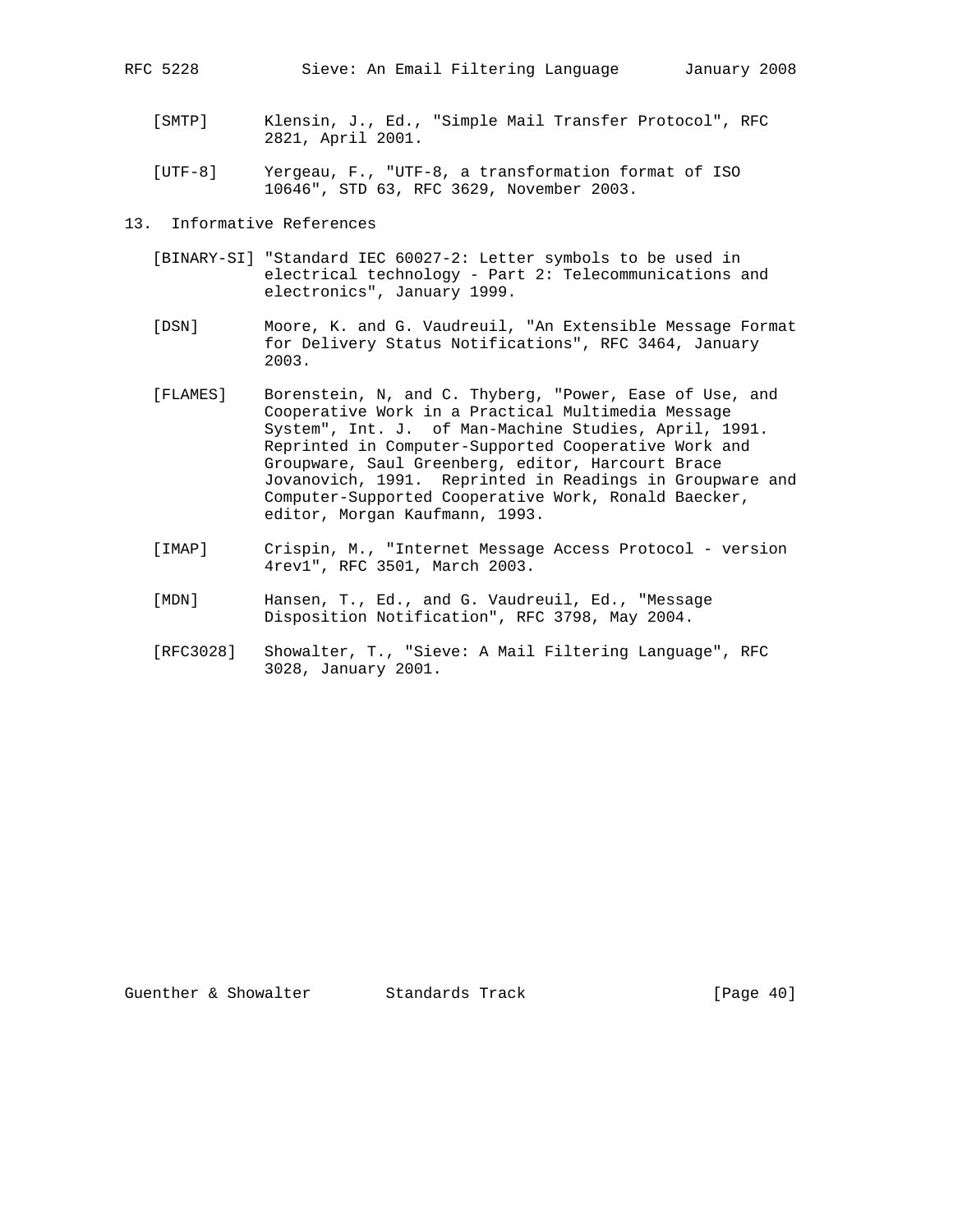## 14. Changes from RFC 3028

 This following list is a summary of the changes that have been made in the Sieve language base specification from [RFC3028].

- 1. Removed ban on tests having side-effects
- 2. Removed reject extension (will be specified in a separate RFC)
- 3. Clarified description of comparators to match [COLLATION], the new base specification for them
- 4. Require stripping of leading and trailing whitespace in "header" test
- 5. Clarified or tightened handling of many minor items, including: - invalid [MIME3] encoding
	- invalid addresses in headers
	- invalid header field names in tests
	- 'undefined' comparator result
	- unknown envelope parts
	- null return-path in "envelope" test
- 6. Capability strings are case-sensitive
- 7. Clarified that fileinto should reencode non-ASCII mailbox names to match the mailstore's conventions
- 8. Errors in the ABNF were corrected
- 9. The references were updated and split into normative and informative
- 10. Added encoded-character capability and deprecated (but did not remove) use of arbitrary binary octets in Sieve scripts.
- 11. Updated IANA registration template, and added IANA considerations to permit capability prefix registrations.
- 12. Added .sieve as a valid extension for Sieve scripts.

Editors' Addresses

 Philip Guenther Sendmail, Inc. 6425 Christie St. Ste 400 Emeryville, CA 94608 EMail: guenther@sendmail.com

 Tim Showalter EMail: tjs@psaux.com